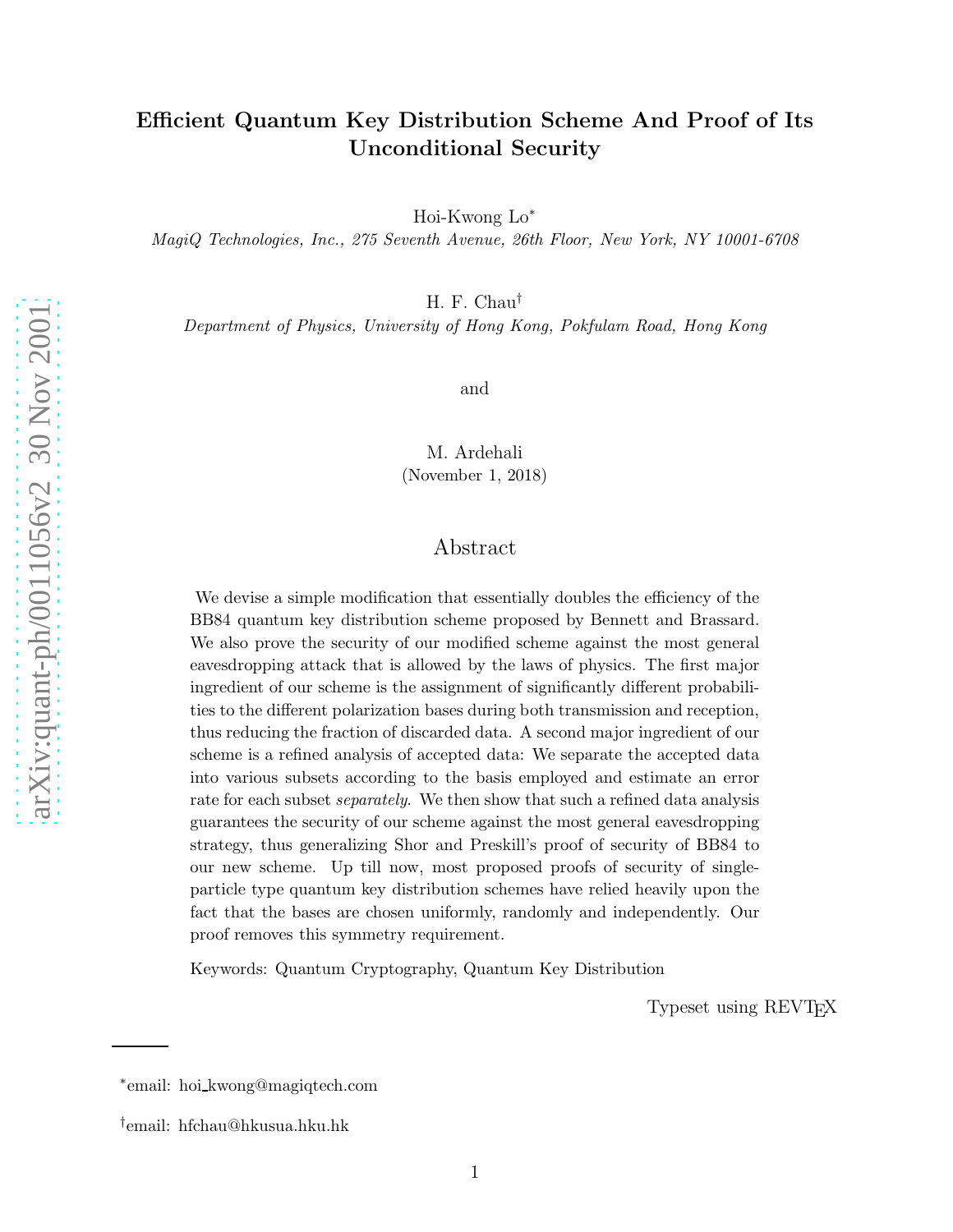## I. INTRODUCTION

Since an encryption scheme is only as secure as its key, key distribution is a big problem in conventional cryptography. Public-key based key distribution schemes such as the Diffie-Hellman scheme [\[20\]](#page-29-0) solve the key distribution problem by making computational assumptions such as that the discrete logarithm problem is hard. However, unexpected future advances in algorithms and hardware (e.g., the construction of a quantum computer [\[52,53\]](#page-31-0)) may render many public-key based schemes insecure. Worse still, this would lead to a retroactive total security break with disastrous consequences. A big problem in conventional public-key cryptography is that there is, in principle, nothing to prevent an eavesdropper with infinite computing power from passively monitoring the key distribution channel and thus successfully decoding any subsequent communication.

Recently, there has been much interest in using quantum mechanics in cryptography. (The subject of quantum cryptography was started by S. Wiesner [\[58](#page-31-0)] in a paper that was written in about 1970 but remained unpublished until 1983. For reviews on the subject, see[[7,](#page-29-0)[26,](#page-30-0)[45\]](#page-31-0).) The aim of quantum cryptography has always been to solve problems that are impossible from the perspective of conventional cryptography. This paper deals with quantum key distribution[[5,12,](#page-29-0)[22\]](#page-30-0) whose goal is to detect eavesdropping using the laws of physics.<sup>1</sup> In quantum mechanics, measurement is not just a passive, external process, but an integral part of the formalism. Indeed, thanks to the quantum no-cloning theorem [\[19](#page-29-0)[,59\]](#page-31-0), passive monitoring of unknown transmitted signals is strictly forbidden in quantum mechanics. Moreover, an eavesdropper who is listening to a channel in an attempt to learn information about quantum states will almost always introduce disturbance in the transmitted quantum signals [\[8](#page-29-0)]. probablity Such disturbance can be detected with high probability by the legitimate users. Alice and Bob will use the transmitted signals as a key for subsequent communications only when the security of quantum signals is established (from the low value of error rate).

Although various QKD schemes have been proposed, the most well-known one is still perhaps the first QKD scheme proposed by Bennett and Brassard and published in 1984 [\[5](#page-29-0)]. Their scheme, which is commonly known as the BB84 scheme, will be briefly discussed in Section [III](#page-4-0). Here it suffices to note two of its characteristics. First, in BB84 each of the two users, Alice and Bob, chooses for each photon between two polarization bases randomly (that is, the choice of basis is a random variable), uniformly (that is, with equal probability) and independently. For this reason, half of the times they are using different basis, in which case the data are rejected immediately. Consequently, the efficiency of BB84 is at most 50%. Second, a simple-minded error analysis is performed in BB84. That is to say, all the accepted data (those that are encoded and decoded in the same basis) are lumped together and a single error rate is computed.

<sup>&</sup>lt;sup>1</sup>Another class of applications of quantum cryptography has also been proposed [\[6,13](#page-29-0)]. Those applications are mainly based on quantum bit commitment. However, it is now known [\[47](#page-31-0)[,41\]](#page-30-0) that unconditionally secure quantum bit commitment is impossible. Furthermore, other quantum cryptographic schemes such as quantum one-out-of-two oblivious transfer and a general two-party secure computation have also been shown to be insecure [\[37,40\]](#page-30-0). For a review, see[[18\]](#page-29-0).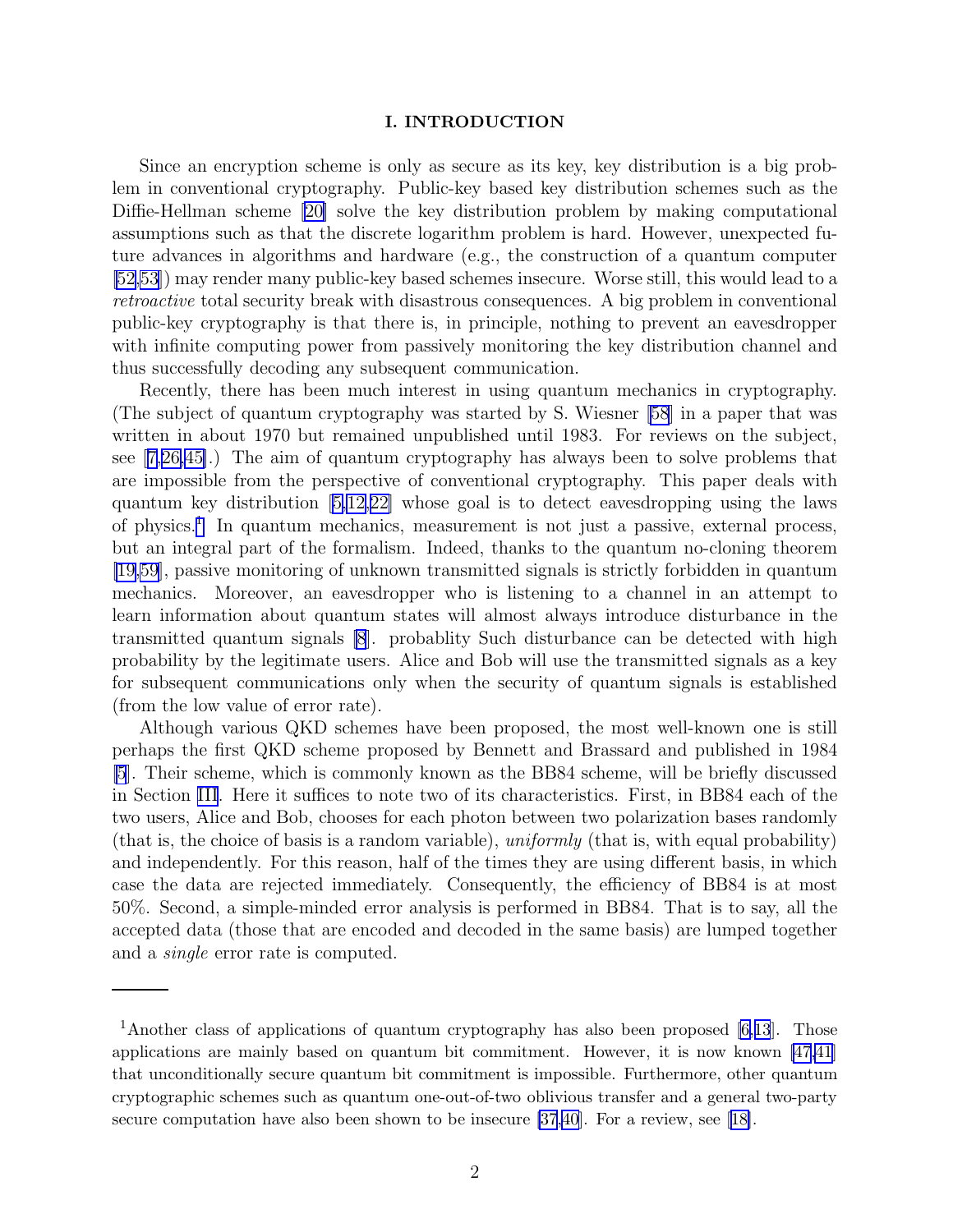In contrast, in our new scheme Alice and Bob choose between the two bases randomly, independently but *not* uniformly. In other words, the two bases are chosen with *substantially* different probabilities. As Alice and Bob are now much more likely to be using the same basis, the fraction of discarded data is greatly reduced, thus achieving a significant gain in efficiency. In fact, we are going to show in this paper that the efficiency of our scheme can be made asymptotically close to unity. (The so-called orthogonal quantum cryptographic schemes have also been proposed. They use only a single basis of communication and, according to Goldenberg, it is possible to use them to achieve efficiencies greater than 50% [\[23,35\]](#page-30-0). Since they are conceptually rather different from what we are proposing, we will not discuss them here.)

Is the new scheme secure? If a simple-minded error analysis like the one that lumps all accepted data together were employed, an eavesdropper could easily break a scheme by eavesdropping mainly along the predominant basis. To ensure the security of our scheme, it is crucial to employ a refined data analysis. That is to say, the accepted data are further divided into two subsets according to the actual basis used by Alice and Bob and the error rate of each subset is computed *separately*. We will argue in this paper that such a refined error analysis is sufficient in ensuring the security of our improved scheme, against the most general type of eavesdropping attack allowed by the laws of quantum physics. This is done by using the technique of Shor and Preskill's proof [\[54\]](#page-31-0) of security of BB84 — a proof that built on the earlier work of Lo and Chau [\[43](#page-30-0)] and of Mayers[[48\]](#page-31-0).

Our scheme is worth studying for several reasons. First, unlike the entanglement-based QKD scheme proposed by Lo and Chau in Ref. [\[43](#page-30-0)], the implementation of our new scheme does not require a quantum computer. It only involves the preparation and measurement of single photons as in standard BB84. Second, none of the existing schemes based on nonorthogonal quantum cryptography has an efficiency more than 50%. (We shall say a few word on the so-called orthogonal quantum cryptography in Section [VI](#page-26-0).) By showing in this paper that the efficiency of our new scheme can be made asymptotically close to 100%, we know that QKD can be made arbitrarily efficient. Our idea is rather general and can be applied to improve the efficiency of some other existing single particle based QKD schemes such as the six-state scheme[[14,](#page-29-0)[39\]](#page-30-0)). Note that the efficiency of quantum cryptography is of practical importance because it may play an important role in deciding the feasibility of practical quantum cryptographic systems in any future application. Third, our scheme is one of the few QKD schemes whose security have been rigorously proven. Finally, all previous proofs of security seem to rely heavily on the fact that the two bases are chosen randomly and uniformly. Our proof shows that such a requirement is redundant. Another advantage of our security proof is that it does not depend on asymptotic argument and hence can be applied readily to realistic situation involving only a relatively small amount of quantum signal transmission.

The organization of our paper is as follows. The basic features and the requirements of unconditional security will be reviewed in Section II. In Section [III,](#page-4-0) we will discuss the BB84 scheme and Shor-Preskill proof. An overview of our proof of security of an efficient QKD scheme will be given in Section [IV,](#page-15-0) which is followed by Section [V](#page-21-0) which ties up some loose ends. Finally, we give some concluding remarks in Section [VI.](#page-26-0)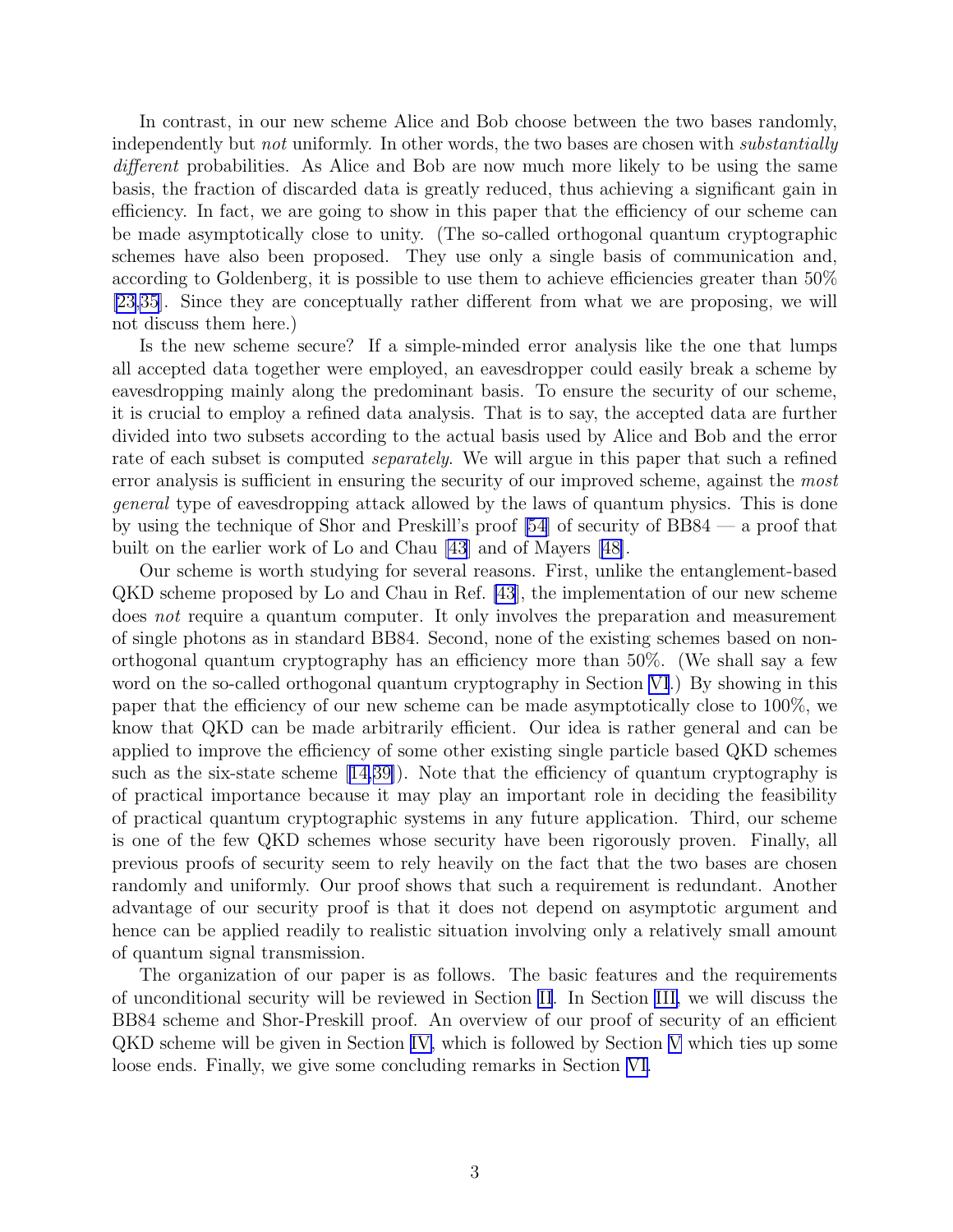# II. BASIC FEATURES AND REQUIREMENTS OF A QUANTUM KEY DISTRIBUTION SCHEME

### A. basic procedure

The aim of a QKD scheme is to allow two cooperative participants (commonly known as Alice and Bob) to establish a common secret key in the presence of noise and eavesdropper (commonly known as Eve) by exploiting the laws of quantum physics. In almost all QKD schemes proposed so far, Alice and Bob are assumed to have access to a classical public unjammable channel as well as a quantum noisy insecure channel. That is to say, we assume that everyone, including the eavesdropper Eve, can listen to the conversations but cannot change the message that send through the public classical channel. In practice, a classical authenticated noisy channel supplemented by standard classical error correction techniques should suffice in peaceful time. On the other hand, the transmission of quantum signal can be done through free air[[4,15,](#page-29-0)[33\]](#page-30-0) or optical fibers [\[29,](#page-30-0)[49,57\]](#page-31-0) in practice. The present state-of-the-art quantum channel for QKD can transmit signals up to a rate of  $4 \times 10^5$  qubits per second over a distance of about 10 km with an error rate of a few percent [\[15](#page-29-0)[,29](#page-30-0)[,57](#page-31-0)].<sup>2</sup> The quantum channel is assumed to be insecure. That is to say that the eavesdropper is free to manipulate the signal transmitted through the quantum channel as long as such manipulation is allowed by the known laws of physics.

Using the above two channels, procedures in all secure QKD schemes we know of to date can be divided into the following three stages:

- 1. Signal Preparation And Transmission Stage: Alice and Bob separately prepare a number of classical and quantum signals. They may keep some of them private and transmit the rest to the other party using the secure classical and insecure quantum channels. They may iterate the signal preparation and transmission process a few times.
- 2. Signal Quality Check Stage: Alice and Bob then (use their private information retained in the signal preparation and transmission stage, the secure classical channel and their own quantum measurement apparatus to) test the fidelity of their exchanged quantum signals that have just been transmitted through the insecure and noisy quantum channel. Since a quantum measurement is an irreversible process some quantum signals are consumed in this signal quality check stage. The aim of their test is to estimate the noise and hence the upper bound for the eavesdropping level of the channel from the sample of quantum signals they have measured. In other words, the process is

<sup>&</sup>lt;sup>2</sup>In experimental implementations, coherent states with a Poisson distribution in the number of photons are often employed. To achieve unconditional security, it is important that the operational parameters are chosen such that the fraction of multi-photon signals is sufficiently small. This may substantially reduce the key generation rate [\[32\]](#page-30-0). In the current paper, we restrict our attention to perfect single photon signals as assumed in standard BB84 and various security proofs.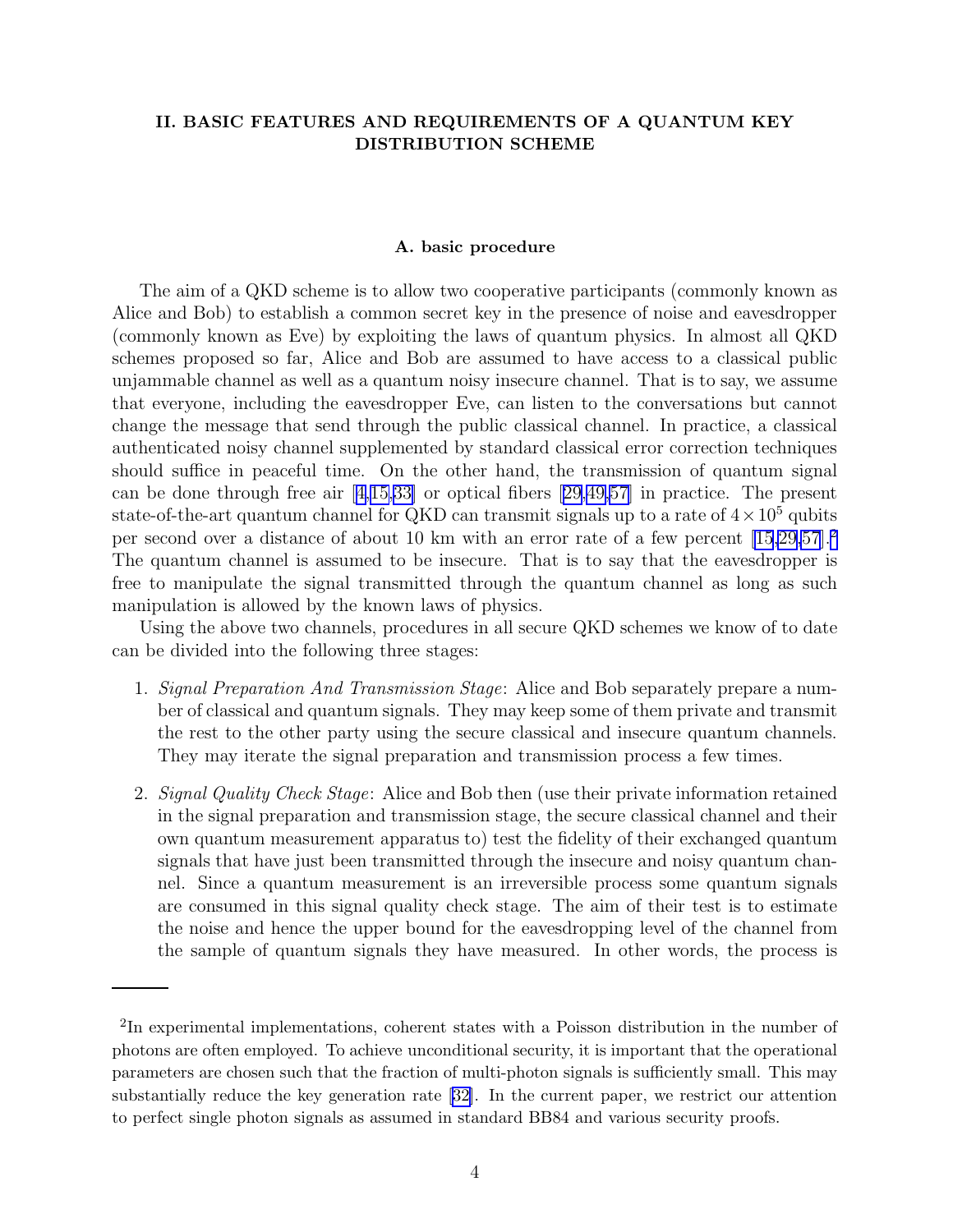<span id="page-4-0"></span>conceptually the same as a typical quantity control test in a production line  $-$  to test the quality of products by means of destructive random sampling tests. Alice and Bob abort and start all over again in case they believe from the result of their tests that the fidelity of the remaining quantum signal is not high enough. Alice and Bob proceed to the final stage only if they believe from the result of their tests that the fidelity of the remaining quantum signal is high.

3. Signal Error Correction and Privacy Amplification Stage: Alice and Bob need to correct errors in their remaining signals. Moreover, they would like to remove any residual information Eve might still have on the signals. In other words, Alice and Bob would like to distill from the remaining untested quantum signals a smaller set of almost perfect signals without being eavesdropped or corrupted by noise. We call this process privacy amplification. Finally, Alice and Bob make use of these distilled signals to generate their secret shared key.

## B. security requirement

A QKD scheme is said to be secure if, for any eavesdropping strategy by Eve, either a) it is highly unlikely that the state will pass Alice and Bob's quality check stage or b) with a high probability that Alice and Bob will share the same key, which is essentially random and, furthermore, Eve has a negligible amount of information on their shared key.<sup>3</sup>

# III. BENNETT AND BRASSARD'S SCHEME (BB84)

### A. Basic idea of the BB84 scheme

We now briefly review the basic ingredients of the BB84 scheme and the ideas behind its security. In BB84 [\[5\]](#page-29-0), Alice prepares and transmits to Bob a batch of photons each of which is independently in one of the four possible polarizations: horizontal  $(0^{\circ})$ , vertical (90◦ ), 45◦ and 135◦ . For each photon, Bob randomly picks one of the two (rectilinear or diagonal) bases to perform a measurement. While the measurement outcomes are kept secret by Bob, Alice and Bob publicly compare their bases. They keep only the polarization data that are transmitted and received in the same basis. Notice that, in the absence of noises and eavesdropping interference, those polarization data should agree. This completes the signal preparation and transmission stage of the BB84 scheme.

<sup>3</sup>Naively, one might think that the security requirement should simply be: conditional on passing the quality check stage, Eve has a negligible amount of information on the key. However, such a strong security requirement is, in fact, impossible to achieve[[48](#page-31-0)[,43](#page-30-0)]. The point is that a determined eavesdropper can always replace all the quantum signals from Alice by some specific state prepared by herself. Such a strategy will most likely fail in the quality check. But, if it is lucky enough to pass, then Eve will have perfect information on the key shared by Alice and Bob.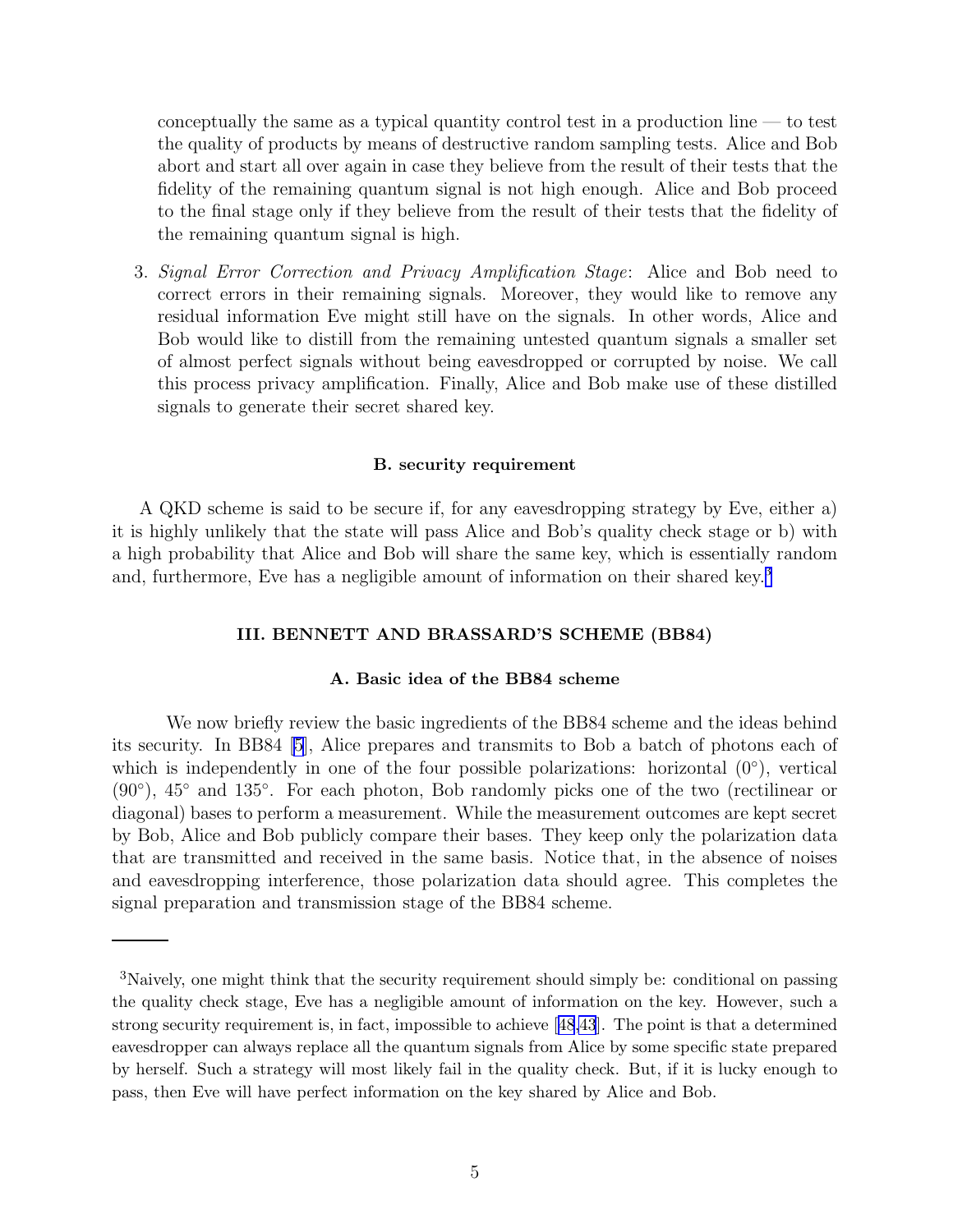We remark that the laws of quantum physics strictly forbid Eve to distinguish between the four possibilities with certainty. This is because the two polarization bases, namely rectilinear and diagonal, are complementary observables and quantum mechanics forbids the simultaneous determination of the eigenvalues of complementary observables. More importantly, any eavesdropping attack will lead to a disagreement in the polarization data between Alice and Bob, which can be detected by them through public classical discussion.

More concretely, to test for tampering in the signal quality check stage, Alice and Bob choose a random subset of the transmitted photons and publicly compare their polarization data. If the quantum bit error rate (that is, the fraction of polarization data that disagree) is unreasonably large, they throw away all polarization data and start all over again. On the other hand, if the quantum bit error rate is acceptably small, they should then move on to the signal error correction and privacy amplification stage by performing public classical discussion to correct remaining errors.

Proving security of a QKD scheme turned out to be a very tricky business. The problem is that, in principle, Eve may have a quantum computer. Therefore, she could employ a highly sophisticated eavesdropping attack by entangling all the quantum signals transmitted by Alice. Moreover, she could wait to hear the subsequent classical discussion between Alice and Bob during both the signal quality check and the error correction and privacy amplification stages before making any measurement on her system. <sup>4</sup> One class of proofs by Mayers[[48](#page-31-0)] and subsequently others [\[10,11\]](#page-29-0) proved the security of the standard BB84 directly. Those proofs are relatively complex. Another approach by Lo and Chau [\[38,43](#page-30-0)] dealt with schemes that are based on quantum error-correcting codes. It has the advantage of being conceptually simpler, but requires a quantum computer to implement. These two classes of proofs have been linked up by the recent seminal work of Shor and Preskill [\[54\]](#page-31-0), who provided a simple proof of security of the BB84 scheme. They showed that an eavesdropper is no better off with standard BB84 than a QKD scheme based on a specific class of quantum error-correcting codes. So long as from Eve's view, Alice and Bob could have performed the key generation by using their quantum computers, one can bound Eve's information on the key. It does not matter that Alice and Bob did not really use quantum computers.

#### B. entanglement purification

To recapitulate Shor and Preskill's proof, we shall first introduce a QKD scheme based on entanglement purification and prove its security. Our discussion in the next few subsections essentially combines those of Shor and Preskill [\[54\]](#page-31-0) and Gottesman and Preskill[[28\]](#page-30-0).<sup>5</sup>

<sup>&</sup>lt;sup>4</sup>As demonstrated by the well-known Einstein-Podolsky-Rosen paradox, classical intuitions generally do not apply to quantum mechanics. This is a reason why proving security of QKD is hard.

<sup>5</sup>There are some subtle differences between the original Shor and Preskill's proof and the one elaborated by Gottesman and Preskill. First, in the original Shor and Preskill's proof, Alice and Bob apply a simple-minded error rate estimation procedure in which they lump all polarization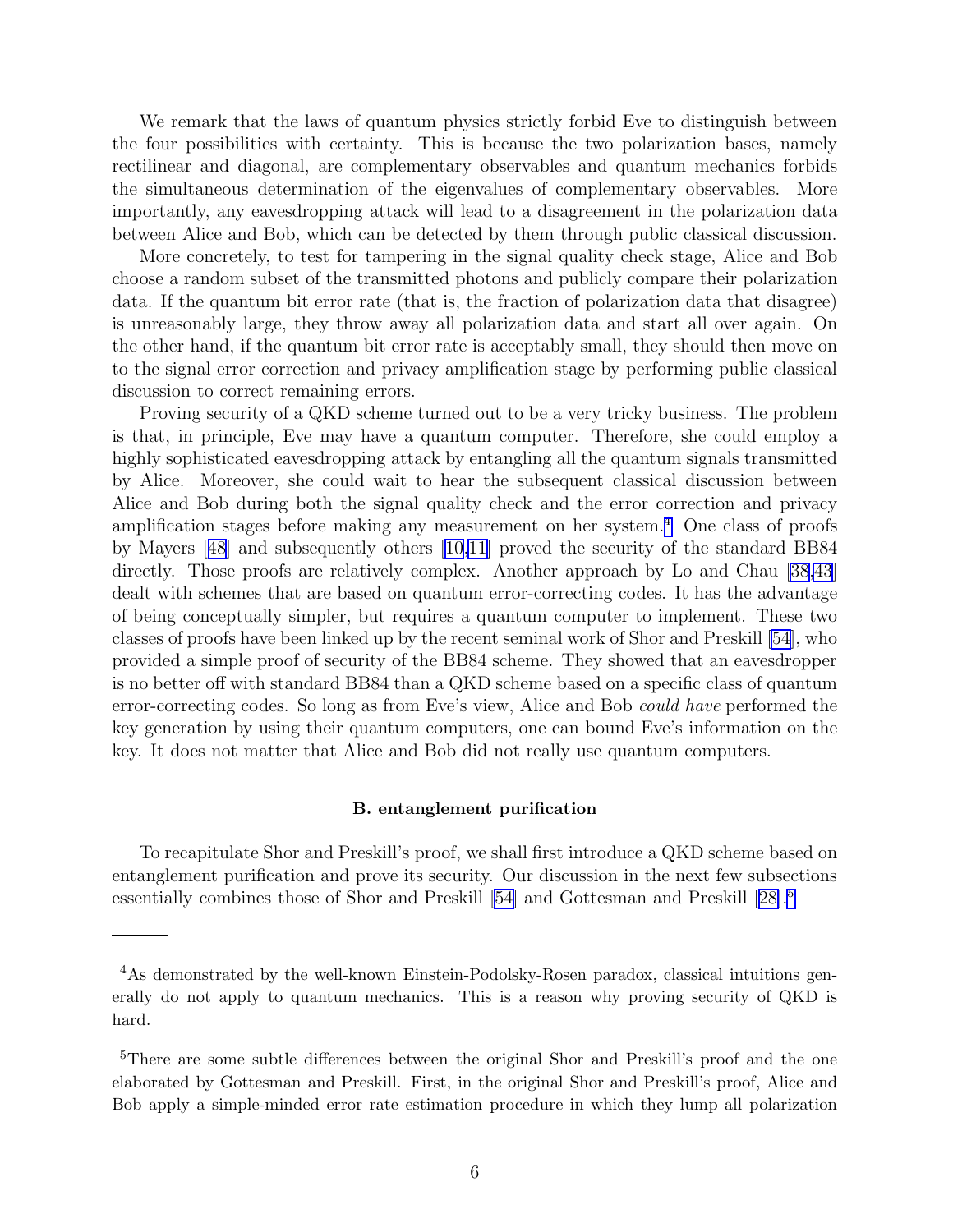Entanglement purification was first proposed by Bennett, DiVincenzo, Smolin and Wootters (BDSW)[[9\]](#page-29-0). Its application to QKD was first proposed by Deutsch et al. [\[21](#page-29-0)]. A convincing proof of security based on entanglement purification was presented by Lo and Chau [\[43](#page-30-0)]. Finally, Shor and Preskill [\[54](#page-31-0)] noted its connection to BB84.

Suppose two distant observers, Alice and Bob, share  $n$  impure EPR pairs. That is to say, some noisy version of the state

$$
|\Phi^{(n)}\rangle = |\Phi^+\rangle^{\otimes n} \tag{1}
$$

They may wish to distill out a smaller number, say k, pairs of perfect EPR pairs, by applying only classical communications and local operations. This process is called entanglement purification  $[9]$ . Suppose they succeed in generating k perfect EPR pairs. By measuring the resulting EPR pairs along a common axis, Alice and Bob can obtain a secure k-bit key.

Of course, a quality check stage must be added in QKD to guarantee the likely success of the entanglement purification procedure (for any eavesdropping attack that will pass the quality check stage with a non-negligble probability). A simple quality check procedure is for Alice and Bob to take a random sample of the pairs and measure each of them randomly along either X and Z axis and compute the bit error rate (i.e., the fraction in which the answer differs from what is expected from an EPR pair). Suppose they find the bit error rates for the X and Z bases of the sample to be  $p<sub>X</sub>$  and  $p<sub>Z</sub>$  respectively. For a sufficiently large sample size, the properties of the sample provide good approximations to those of the population. Therefore, provided that the entanglement purification protocol that they employ can tolerate slightly more than  $p<sub>X</sub>$  and  $p<sub>Z</sub>$  errors in the two bases, we would expect that their QKD scheme is secure. This point will be proven in subsequent discussions in subsection [III C](#page-7-0).

Let us introduce some notations.

Definition: Pauli operators. We define a Pauli operator acting on n qubits to be a tensor product of individual qubit operators that are of the form I (the identity),  $X = \begin{pmatrix} 0 & 1 \\ 1 & 0 \end{pmatrix}$ ,

$$
Y = \begin{pmatrix} 0 & -i \\ i & 0 \end{pmatrix} \text{ and } Z = \begin{pmatrix} 1 & 0 \\ 0 & -1 \end{pmatrix}.
$$

For example,  $\mathcal{P} = X \otimes I \otimes Y \otimes Z$  is a Pauli operator.

We shall consider entanglement purification protocols that can be conveniently described by *stabilizers* [[24](#page-30-0),[25](#page-30-0)]. A stabilizer is an Abelian group whose generators,  $M_i$ 's, are Pauli operators.

data of their test sample together into a single set and compute a single bit error rate. In contrast, in Gottesman and Preskill's elaboration, Alice and Bob separate the polarization data according to the bases in which they are transmitted and received. The two bit error rates for the rectilinear and diagonal bases are computed separately. In essence, they are employing the refined data analysis idea, which was first presented in a preliminary version of this manuscript[[44\]](#page-31-0). Second, in Gottesman and Preskill's discussion, the final key is generated by measuring along a *single* basis, namely the Z-basis. (Because of this prescription, they call the error rates of the two bases simply bit-flip and phase errors. To avoid any potential confusion, we will not use their terminology here.) In contrast, in Shor and Preskill's original proof, the final key is generated from polarization data obtained in both bases.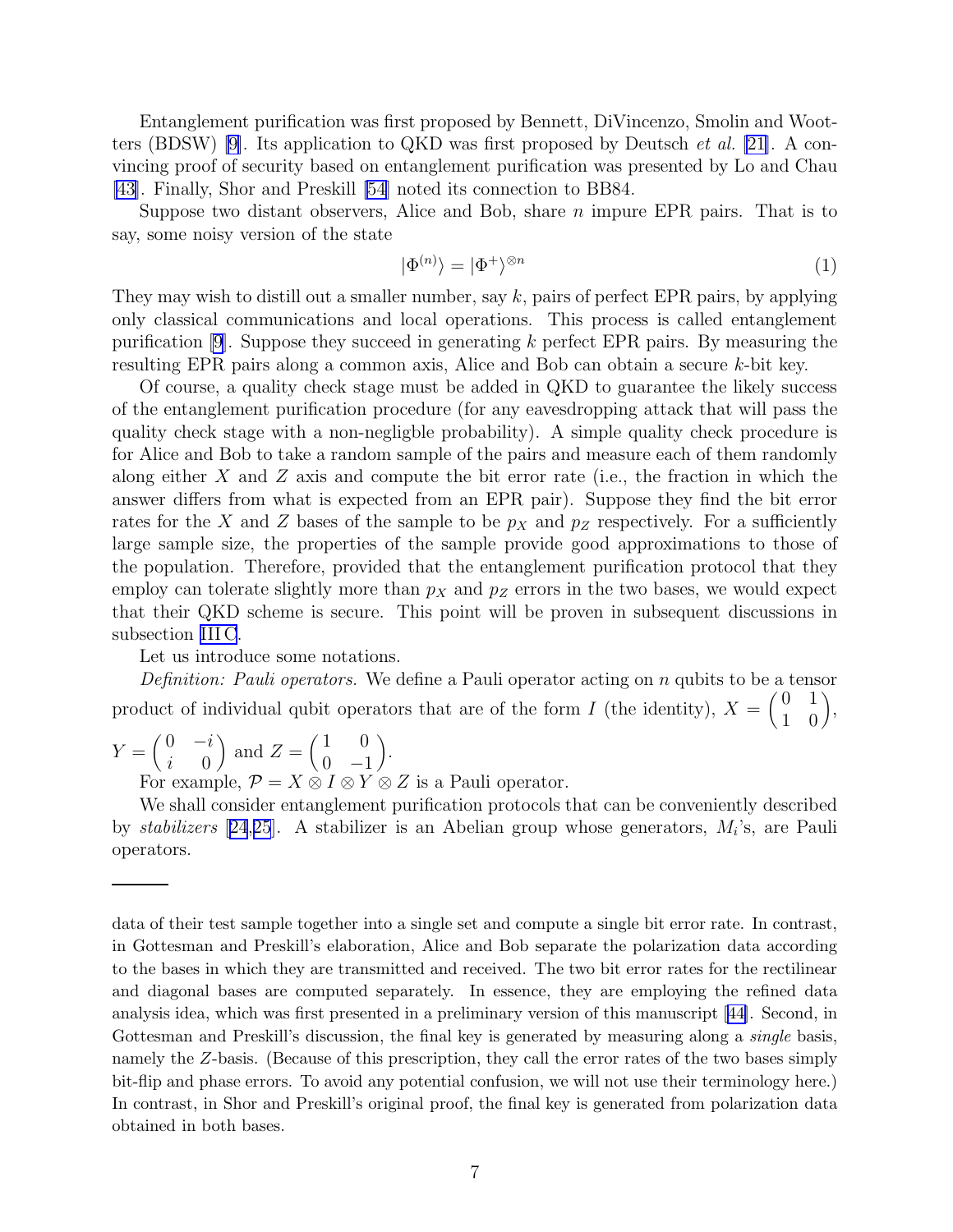<span id="page-7-0"></span>Consider a fixed but arbitrary  $[[n, k, d]]$  stabilizer-based quantum error-correcting code (QECC). The notation  $[[n, k, d]]$  means that it encodes k logical qubits into n physical qubits with a minimal distance d. As noted in BDSW [\[9](#page-29-0)], the encoding and decoding procedure of Alice and Bob can be equivalently described by a set of Pauli operators,  $M_i$ , with both Alice and Bob measuring the same operator  $M_i$ . To generate the final key from the encoded qubits, Alice and Bob eventually apply a set of operators, say  $\bar{Z}_{a,A}$  and  $\bar{Z}_{a,B}$  respectively, for  $a = 1, 2, \dots, k$ . In Shor and Preskill's proof, all the above operators commute locally (in Alice or Bob's side).

If the n EPR pairs were perfect, Alice and Bob would obtain identical outcomes for their measurements,  $M_{i,A}$  and  $M_{i,B}$ . Moreover, because of the commutability of the operators, those measurements would not disturb the encoded operations,  $\bar{Z}_{a,A}\otimes \bar{Z}_{a,B}$ , each of which will give  $+1$  as its eigenvalue for the state of n perfect EPR pairs.

What about n noisy EPR pairs? Suppose Alice and Bob broadcast their measurement outcomes for  $M_{i,A}$  and  $M_{i,B}$  respectively. The product of their measurement outcomes of  $M_{i,A}$  and  $M_{i,B}$  gives the error syndrome of the state, which is now noisy. Since the original QECC can correct up to  $t = \lfloor \frac{d-1}{2} \rfloor$  errors, intuitively, provided that the number of bit-flip and phase error errors are each less than  $t$ , Alice and Bob will successfully correct the state to obtain the k encoded EPR pairs. Now, they can measure the encoded operations  $\bar{Z}_{a,A} \otimes \bar{Z}_{a,B}$ to obtain a secure k-bit key.

#### C. Idea of commuting observables

Definition: Correlated Pauli strategy. Recall that a Pauli operator acting on n qubits is defined to be a tensor product of individual qubit operators that are of the form  $I$  (the identity),  $X = \begin{pmatrix} 0 & 1 \\ 1 & 0 \end{pmatrix}$ ,  $Y = \begin{pmatrix} 0 & -i \\ i & 0 \end{pmatrix}$  $i=0$ ) and  $Z = \begin{pmatrix} 1 & 0 \\ 0 & 1 \end{pmatrix}$  $0 -1$  . We define a correlated Pauli strategy,  $(\mathcal{P}_i, q_i)$ , to be one in which Eve applies only Pauli operators. That is to say that Eve applies a Pauli operator  $\mathcal{P}_i$  with a probability  $q_i$ .

The argument in the last subsection is precise only for a specific class of eavesdropping strategies, namely the class of correlated Pauli strategies. In this case, the numbers of bit-flip and phase errors are, indeed, well-defined.

What about a general eavesdropping attack? In general, Alice and Bob's system is entangled with Eve's system. Does it still make any sense to say that Alice and Bob's system has no more than than t bit-flip errors and no more than t phase errors? Surprisingly, it does. Instead of having to consider all possible eavesdropping strategies by Eve, it turns out that it is sufficient to consider the Pauli strategy defined above. This is due to the following quantum to classical reduction idea by Lo and Chau, which focus on "commuting observables".

The quantum to classical reduction idea essentially states the following: Without loss of generality, one can assume that a Bell measurement has been performed (by say Alice and Bob) on the *n* EPR pairs before performing the purification.<sup>6</sup> Equivalently, one can assume

 ${}^{6}$ Of course, it is physically impossible for two distant observers, Alice and Bob, to perform such a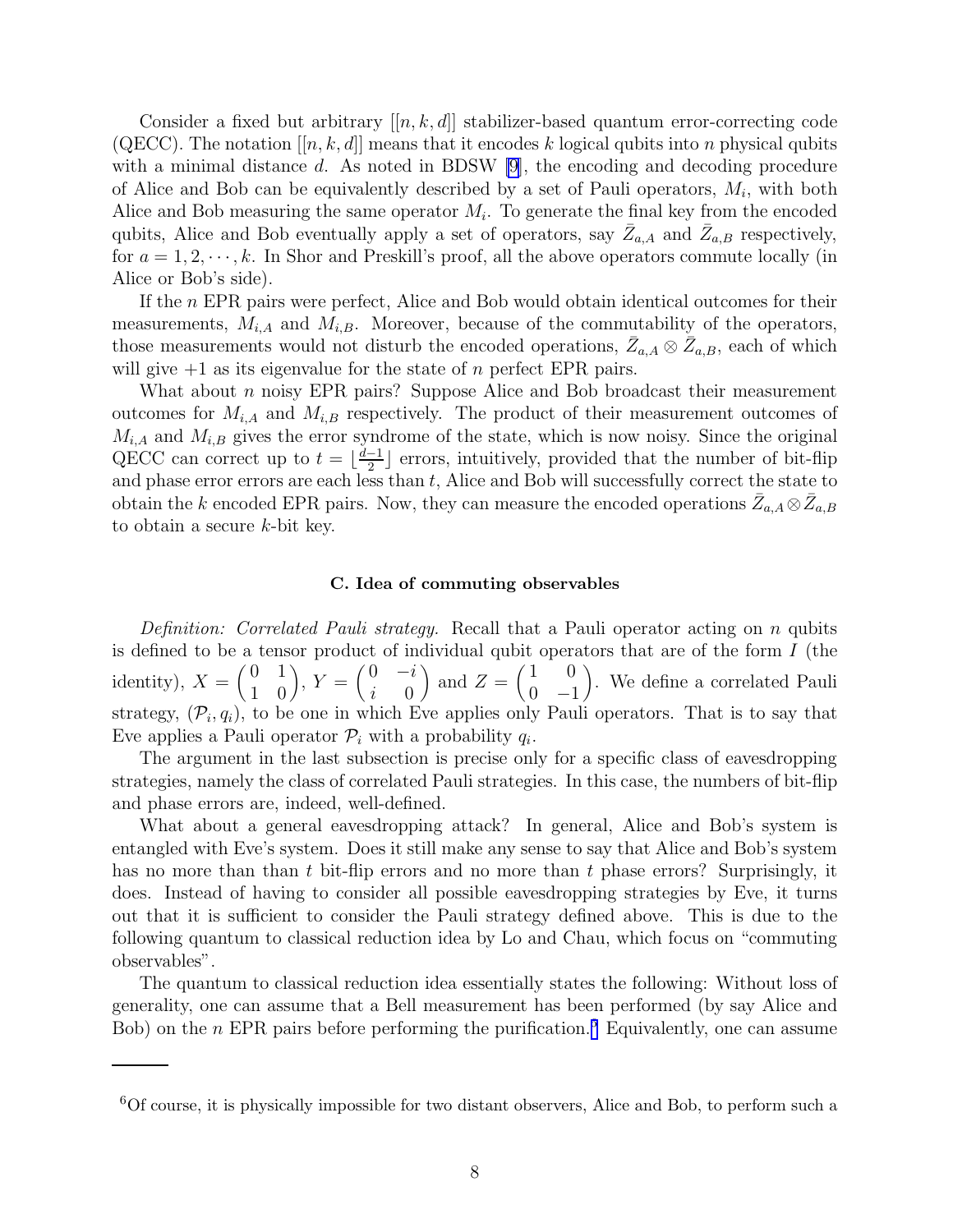that Eve has applied some Pauli operators, i.e., tensor products of single-qubit identities and Paul matrices, on the transmitted signals with some classical probability distribution. More precisely, it can be shown that the fidelity of the recovered  $k$  EPR pairs is at least as big as the the probability that i) t or fewer bit-flip errors and ii) t or fewer phase errors *would have* been found if a Bell-measurement had been performed on the  $n$  pairs. Mathematically, the insight can be stated as the following theorem:

**Theorem 1 (from [\[28,](#page-30-0)[54](#page-31-0)[,43\]](#page-30-0)):** Suppose Alice and Bob share a bipartite state of n pairs of qubits and they execute a stabilized-based entanglement purification procedure that can be described by the measurement operators,  $M_i$ , with both Alice and Bob measuring the same  $M_i$ . Suppose further that the procedure leads to a  $[[n, k, d]]$  QECC which corrects  $t \equiv \lfloor \frac{d-1}{2} \rfloor$  bit-flip errors and also t phase errors. Then, the fidelity of the recovered state, after error correction, as k EPR pairs

$$
F \equiv \langle \bar{\Phi}^{(k)} | \rho_R | \bar{\Phi}^{(k)} \rangle \ge \text{Tr} \left( \Pi \rho \right). \tag{2}
$$

Here,  $\bar{\Phi}^{(k)}$  is the encoded state of k EPR pairs,  $\rho_R$  is the density matrix of the recovered state after quantum error correction,  $\rho$  is the density matrix of the n EPR pairs before error correction and  $\Pi$  represents the projection operator into the Hilbert space, called  $\mathcal{H}_{\text{good}}$ , which is spanned by Bell pairs states that differ from  $n$  EPR pairs in no more than  $t$  bit-flip errors and also no more than t phase errors.

Sketch of Proof of Theorem 1: The proof makes essentially use of the idea of commuting observables. Consider the set of all Bell measurements,  $X_{i,A} \otimes X_{i,B}$  and  $Z_{i,A} \otimes Z_{i,B}$ , for  $i = 1, 2, \dots, n$ . Note that  $M_i = M_{i,A} \otimes M_{i,B}$ ,<sup>7</sup>  $X_{i,A} \otimes X_{i,B}$  and  $Z_{i,A} \otimes Z_{i,B}$  all *commute* with each other. Therefore, those operators are simultaneously diagonalizable. Consequently, one can safely assign classical probabilities to their simultaneous eigenstates.

Mathematically, it means that if one imagines applying the mathematical operation of Bell measurements *before* the error correction procedure, the error syndrome  $M_i = M_{i,A} \otimes$  $M_{i,B}$  will not change at all. Nevertheless, the eavesdropping strategy of Eve has been reduced to one in which she applies a Pauli operator to the n-EPR-pair state with some probability. Now, the mathematical trick of such a thought Bell measurement will tell Alice and Bob the precise numbers of bit-flip errors and phase errors. If both numbers are less than  $t$ , by the nature of a  $[[n, k, d]]$  QECC, they can be sure that the error correction procedure will succeed in giving a perfect  $k$ -EPR-pair state. This leads directly to Eq.  $(2)$ . Q.E.D.

Remark 1: The above "commuting observables" idea in the Sketch of the Proof is rather subtle: Notice that the *fine*-grained observables,  $M_{i,A}$  and  $M_{i,B}$ , performed by Alice and Bob, do not commute with the Bell measurements,  $X_{i,A} \otimes X_{i,B}$  and  $Z_{i,A} \otimes Z_{i,B}$ . Nonetheless, the two facts—(a) the *coarse*-grained non-local observables,  $M_i = M_{i,A} \otimes M_{i,B}$  that can effectively be computed by Alice and Bob  $do$  commute with the Bell measurements and  $(b)$ 

Bell measurement by using local operations and classical communications only. This is beside the point because such a Bell measurement is a mathematical trick/argument that allows one to derive the result. See below for details.

<sup>&</sup>lt;sup>7</sup>Here, we have slightly abused our notation and use  $M_i$  to denote the tensor product operator  $M_{i,A}\otimes M_{i,B}.$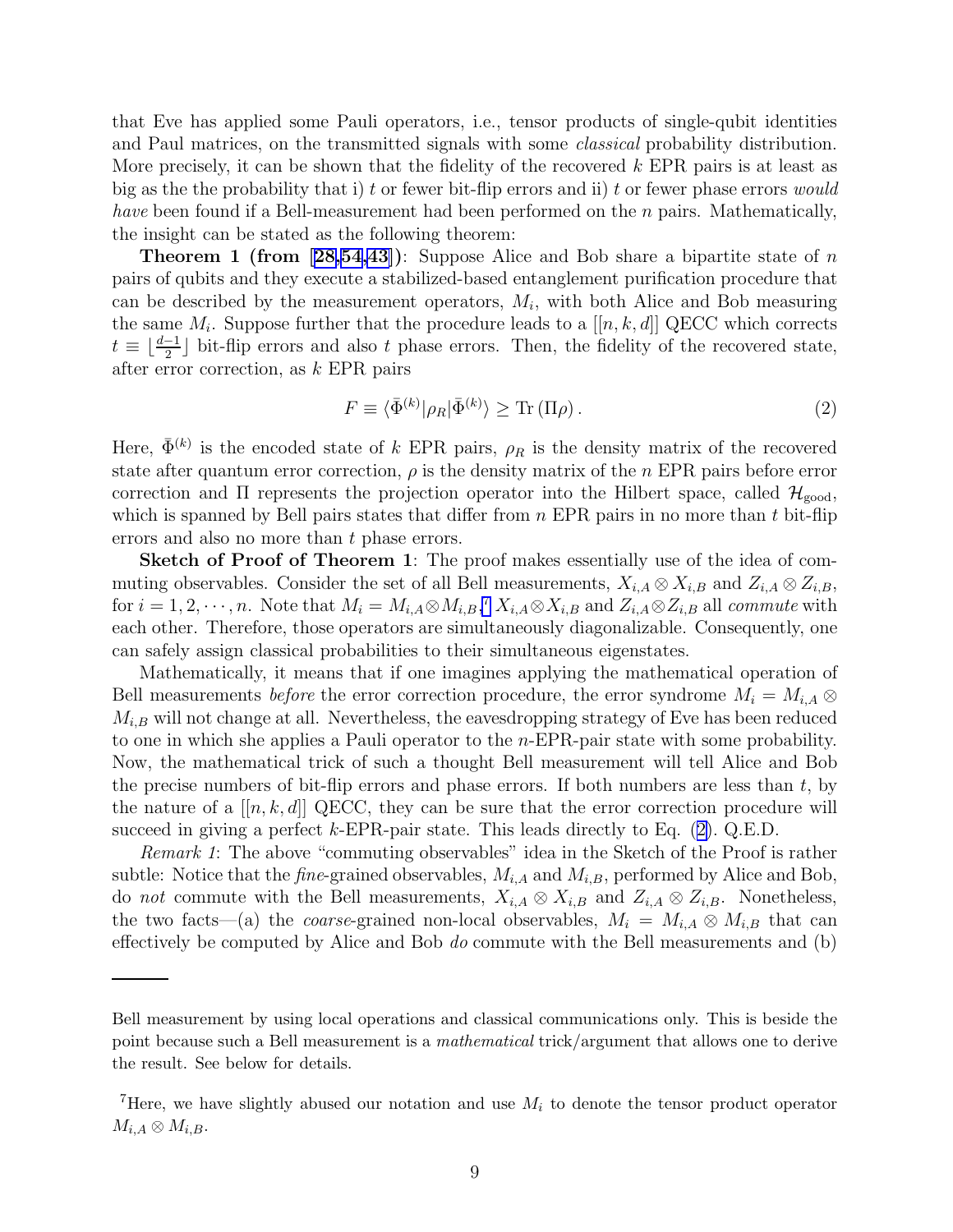the operators,  $M_{i,A}$ 's and  $M_{i,B}$ 's, that are actually measured by Alice and Bob, do commute with each other—taken together are sufficient for the quantum to classical reduction idea to apply.

Remark 2: A detailed proof of Theorem 1 has been presented in Gottesman and Preskill [\[28](#page-30-0)] and will be relegated to the Appendix, for completeness.

#### D. quality check procedure

In the last subsection, we showed that, provided that a Bell measurement, if had been performed, would have shown that the numbers of bit-flip errors and phase errors are both no more than  $t$ , Alice and Bob will succeed in generating a secure key. In reality, there is no way for two distant observers, Alice and Bob, to verify such a condition directly. Fortunately, Alice and Bob can perform some quality check procedure by randomly sampling their pairs.

Suppose Alice prepares  $N$  EPR pairs and sends a half of each pair to Bob via a noisy channel (perhaps controlled by Eve). Alice and Bob may randomly select  $m$  of those pairs and perform a random measurement along either the X or the  $Z$  axis. Suppose, for the moment, that they compute the bit error rates of the tested sample in the two bases separately, thus obtaining  $p_X^{sample}$  and  $p_Z^{sample}$  $Z<sub>Z</sub><sup>sample</sup>$ . Here comes the key point: These two error rates are good estimates of those of the population (and therefore, also the remaining untested pairs). Furthermore, classical random sampling theory applies directly to the current problem. Why is it so? The key reason is still the "commuting observables" idea. (See, for example, Claim in Section VI of the supplementary notes of[[43](#page-30-0)].) All Bell measurements commute with each other. Therefore, without any loss of generality, we can assign classical probabilities to their simultaneous eigenstates and perform classical statistical analysis. This greatly simplifies the analysis.

More concretely, provided that the total number of the EPR pairs goes to infinity, the classical de Finetti's theorem applies to the random test sample of  $m$  pairs. Moreover, for a sufficiently large  $N$ , it is common in classical statistical theory to assume a normal distribution and use it to estimate the mean of the population and establish confidence levels. Therefore, with a high confidence level, for the remaining untested pairs, the error rates  $p_X^{untested} < p_X^{sample} + \varepsilon$  and  $p_Z^{untested} < p_Z^{sample} + \varepsilon$ .

The next question is: how do the two error rates (for the X and Z bases) relate to the bit-flip and phase errors in the underlying quantum error correcting code? Suppose, as in our discussion so far, Alice and Bob generate their final key by measuring along the Z-axis only. In this case, it should not be hard to see that the bit-flip error has an error rate  $p_Z^{untested}$ and the phase error has an error rate  $p_X^{untested}$ .

However, in BB84, it is common practice to allow Alice and Bob to generate the key by measuring each pair along either the  $X$  or  $Z$ -axis with uniform probabilities. We remark that in this case, it should not be too hard to see that the bit-flip error is given by the averaged error rate  $\frac{p_{X}^{untested}+p_{Z}^{untested}}{2}$  of the two bases. Similarly, the phase error rate is given by the same expression. This result will be proven in the Appendix, which follows the discussion in Section 3 of[[39](#page-30-0)] closely. For this reason, it is, in fact, unnecessary in Shor and Preskill's proof for Alice and Bob to compute the two error rates separately. In other words, a simple-minded error analysis in which they lump all polarization data (from both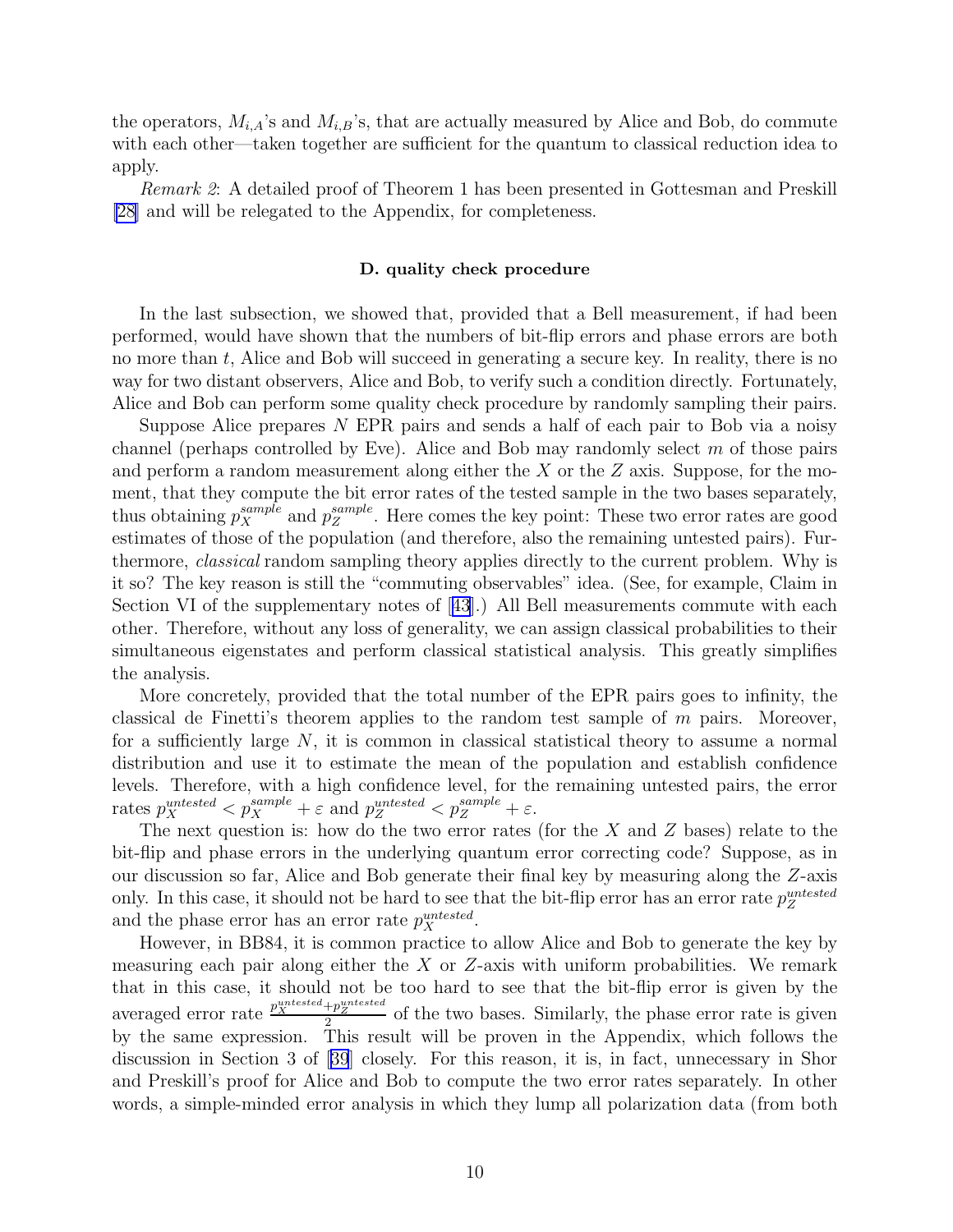rectilinear or diagonal bases) together and compute a single sample bit error rate, call it  $e^{sample}$  is sufficient for the quality check stage.

Now, suppose a QECC  $[[n, k, d]]$  is chosen such that the maximal tolerable error rate,  $e^{max} = \frac{t}{n} \equiv \frac{\lfloor (d-1)/2 \rfloor}{n} > e^{sample} + \varepsilon$ . Then, for any eavesdropping strategy that will pass the quality check stage with a non-negligible probability, it is most likely that the remaining untested n EPR pairs will have less then  $t$  bit-flip errors and also less than  $t$  phase errors. Therefore, the error correction will most likely succeed and Alice and Bob will share a k-EPR-pair state with a high fidelity.

The following theorem shows that once Alice and Bob share a high fidelity k-EPR-pair state, then they can generate a key such that the eavesdropper's mutual information on the key is very small.

**Theorem 2** ( $\{43\}$ ): Suppose two distant observers, Alice and Bob, share a high fidelity k-EPR-pair state,  $\rho$ , such that  $\langle \Phi^{(k)} | \rho | \Phi^{(k)} \rangle > 1 - \delta$  where  $\delta \ll 1$  and they generate a key by measuring the state along say the Z-axis, then the eavesdropper's mutual information on the key is bounded by

$$
S(\rho) < -(1 - \delta) \log_2(1 - \delta) - \delta \log_2 \frac{\delta}{(2^{2k} - 1)} = \delta \times \left(\frac{1}{\log_e 2} + 2k + \log_2(1/\delta)\right) + O(\delta^2). \tag{3}
$$

Proof: See Section II of supplementary material of[[43](#page-30-0)]. Also recapitulated in the Appendix.

Remark 3: It is not too hard to see that Alice and Bob will most likely share a common key that is essentially random in the above procedure.

Remark 4: Suppose we limit the eavesdropper's information,  $I_{eve}$ , to be less than  $\varepsilon$ , Theorem 2 shows that, as the length, k of the final key increases, the allowed infidelity,  $\delta$ , of the state must decrease at least as  $O(1/k)$ .

### E. reduction to BB84

Shor and Preskill considered a special class of quantum error correcting codes, namely Calderbank-Shor-Steane (CSS) codes. They showed that a QKD that employs an entanglement purification protocol (EPP) based on a CSS code can be reduced to BB84. Let us follow their arguments in two steps.

#### 1. from entanglement purification protocol to quantum error-correcting code protocol

Let us recapitulate the procedure of an EPP-based QKD scheme. Alice creates N EPR pairs and sends half of each pair to Bob. She then measures the check bits and compares them with Bob. If the error rate is not too high, Alice then measures  $M_{i,A}$  and publicly announces the outcomes to Bob, who measures  $M_{i,B}$ . This allows Alice and Bob to correct errors and distill out k perfect EPR pairs. Each then measures along encoded  $Z$ -axis to generate a secure key.

Note that it does not matter whether Alice measures the check bits before or after she transmits halves of EPR pairs to Bob. Similarly, it does not matter whether Alice measures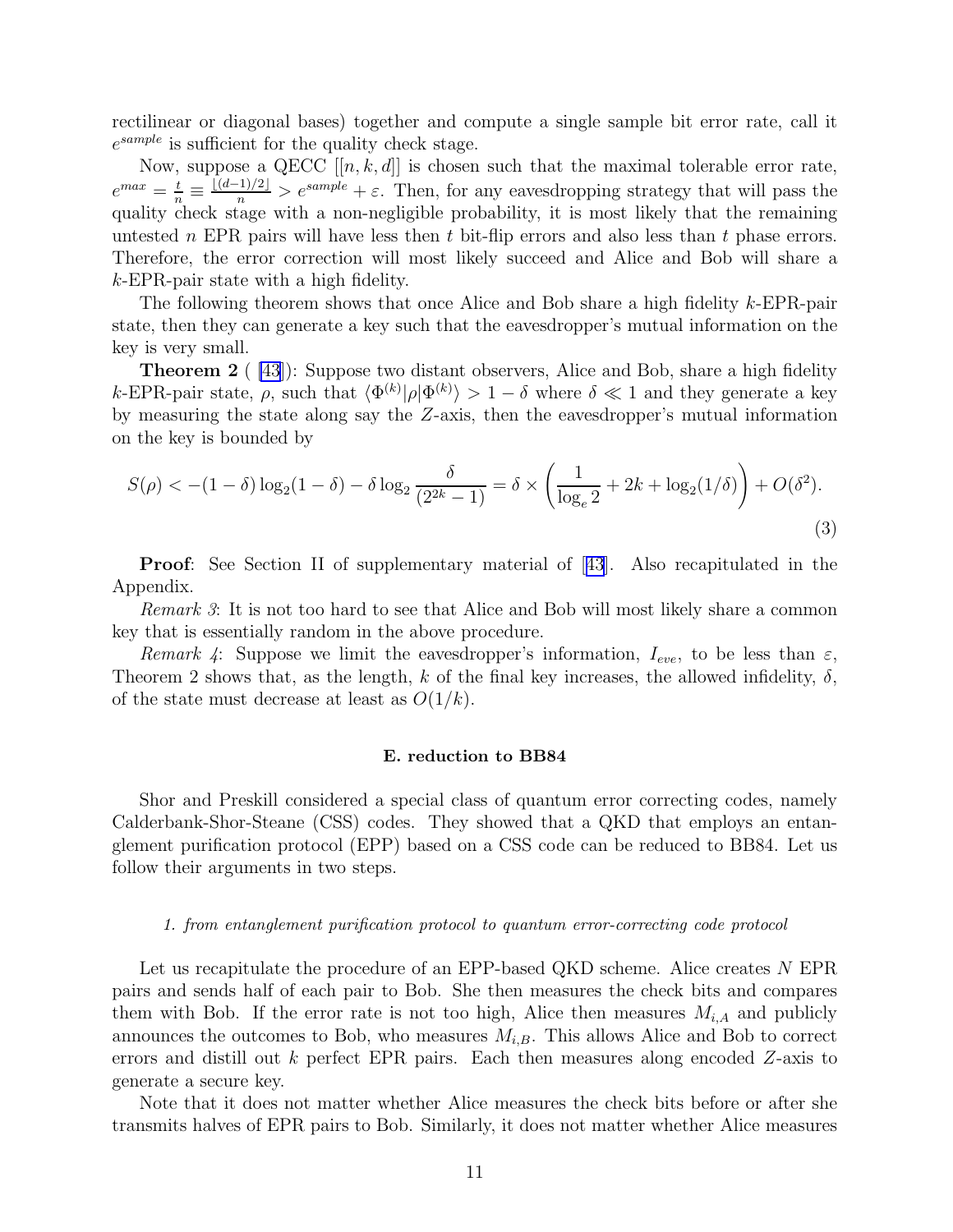<span id="page-11-0"></span>her syndrome (i.e., the stabilizer elements,  $M_{i,A}$ ) before or after the transmission. Now, if she measures her check bits before the transmission, it is equivalent to choosing a random BB84 state,  $|0\rangle, |1\rangle, |+\rangle = \frac{1}{\sqrt{2}}$  $\frac{1}{2}(|0\rangle+|1\rangle), |-\rangle=\frac{1}{\sqrt{2}}$  $\frac{1}{2}(|0\rangle - |1\rangle)$ . If Alice measures her syndromes before the transmission, it is equivalent to encoding halves of k EPR pairs in an  $[[n, k, d]]$ QECC,  $\mathcal{C}_{s_A}$ , and sending them to Bob, where  $\mathcal{C}_{s_A}$  is the corresponding quantum code for the syndrome,  $s_A$ , she found.

Finally, suppose Alice measures her halves of the encoded k EPR pairs before the transmission, it is equivalent to Alice preparing one of the  $2<sup>k</sup>$  mutually orthogonal codeword states in the quantum code,  $\mathcal{C}_{s_A}$ , to represent a k-bit key and sending the state to Bob. In summary, the above discussion reduces a QKD protocol based on EPP to a QKD protocol based on a class of  $[[n, k, d]]$  QECC,  $\mathcal{C}_{s_A}$ 's.

#### 2. from error-correcting protocol to BB84

So far, we have not specified which class of QECCs to employ. Notice that, for a general QECC, the QECC protocol still requires quantum computers to implement (for example, the operators  $M_{i,A}$ ). Here comes a key insight of Shor and Preskill: If one employs Calderbank-Shor-Steane (CSS) codes[[16](#page-29-0),[56](#page-31-0)], then the scheme can be further reduced to standard BB84, which can be implemented *without* a quantum computer.

CSS codes have the nice property that the bit-flip and phase error correction procedures are totally decoupled from each other. In other words, the error syndrome is of the form of a pair  $(s_b, s_p)$  where,  $s_b$  and  $s_p$  are respectively the bit-flip and phase error syndrome. Without quantum computers, there is no way for Alice and Bob to compute the phase error syndrome,  $s_p$ . However, this is not really a problem because phase errors do not change the value of the final key, which is all that Alice and Bob are interested in. For this reason, Alice and Bob can basically drop the phase-error correction procedure.

Let us first introduce the CSS code. Consider two classical binary codes,  $C_1$  and  $C_2$ , such that,

$$
\{0\} \subset C_2 \subset C_1 \subset F_2^n,\tag{4}
$$

where  $F_2^n$  is the binary vector space of the *n* bits and that both  $C_1$  and  $C_2^{\perp}$ , the dual of  $C_2$ , have a minimal distance,  $d = 2t + 1$ , for some integer, t. The basis vectors of a CSS code,  $\mathcal{C}$ , are:

$$
v \to |\psi(v)\rangle = \frac{1}{|C_2|^{1/2}} \sum_{w \in C_2} |v + w\rangle,\tag{5}
$$

where  $v \in C_1$ . Note that, whenever  $v_1 - v_2 \in C_2$ , they are mapped to the same state. In fact, the basis vectors are in one-one correspondence with the cosets of  $C_2$  in  $C_1$ . The dimension of a CSS code is  $2^k$  where  $k = dim(C_1) - dim(C_2)$ . In standard QECC convention, the CSS code is denoted as an  $[[n, k, d]]$  QECC.

One can also construct a whole class of CSS codes,  $\mathcal{C}_{z,x}$ , from  $\mathcal{C}$ , where the basis vectors of  $\mathcal{C}_{z,x}$  are of the form

$$
v \to |\psi(v)_{z,x}\rangle = \frac{1}{|C_2|^{1/2}} \sum_{w \in C_2} (-1)^{x \cdot w} |v + w + z\rangle,
$$
 (6)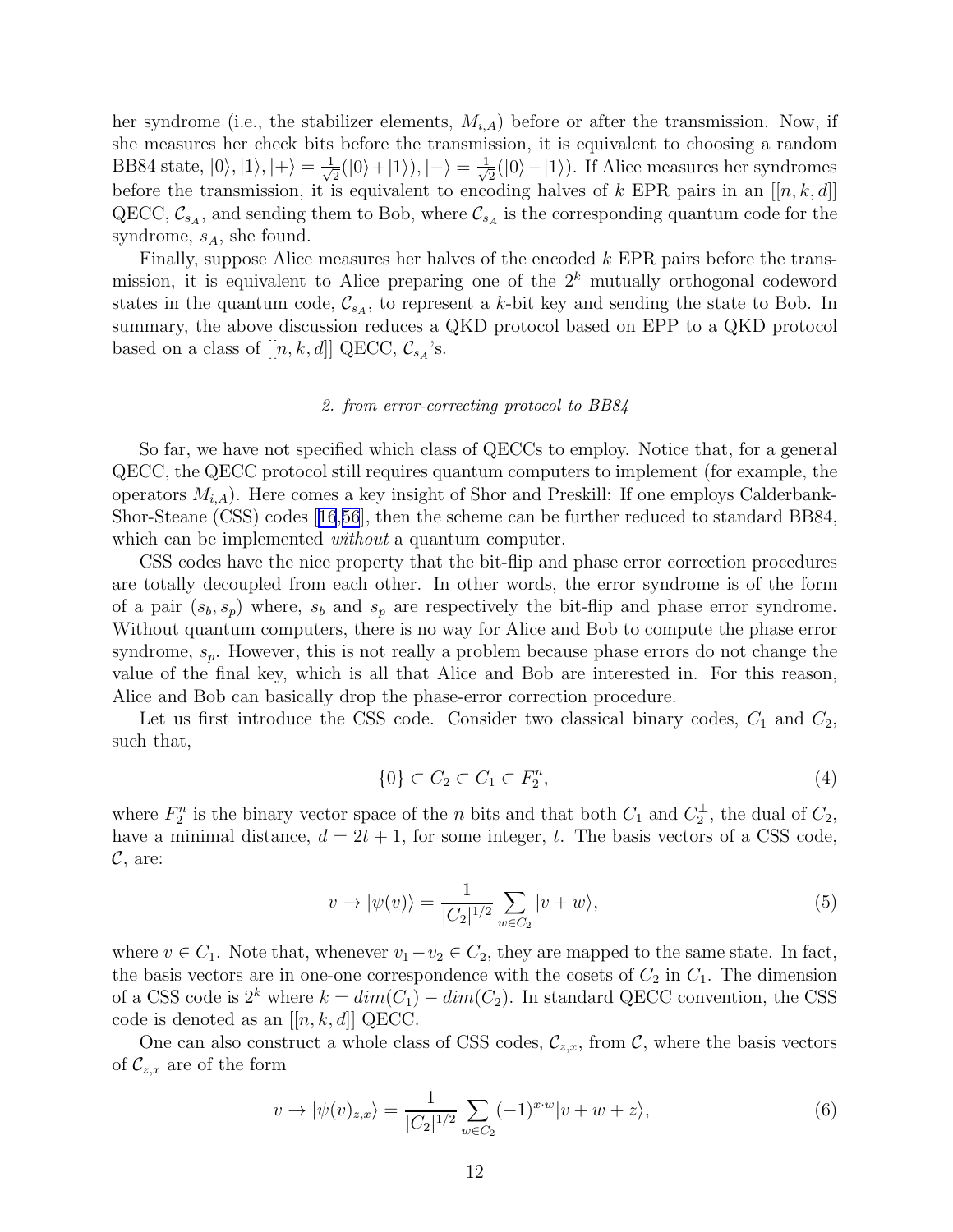where  $v \in C_1$ .<sup>8</sup>

Let us introduce some notation. Recall the definition of Pauli matrices. The operator  $\sigma_x$  corresponds to a bit-flip error,  $\sigma_z$  a phase error and  $\sigma_y$  a combination of both bit-flip and phase errors. It is convenient to denote the Pauli operator acting on the k-th qubit by  $\sigma_{a(k)}$ where,  $a \in \{x, y, z\}$ . Given a binary vector  $s \in F_2^n$ , let

$$
\sigma_a^{[s]} = \sigma_{a(1)}^{s_1} \otimes \sigma_{a(2)}^{s_2} \otimes \cdots \sigma_{a(n)}^{s_n}.
$$
\n
$$
(7)
$$

By definition, the eigenvalues of  $\sigma_a^{[s]}$  are +1 and -1.

Let  $H_1$  be the parity check matrix for the code  $C_1$  and  $H_2$  be the parity check matrix for  $C_2^{\perp}$ . For each row,  $r \in H_1$ , consider an operator,  $\sigma_z^{[r]}$ . Applying to a quantum state, their simultaneous eigenvalues give the bit-flip error syndrome. For each row,  $s \in H_2$ , consider an operator,  $\sigma_x^{[s]}$ . Applying to a quantum state, their simultaneous eigenvalues give the phase error syndrome. For instance, when applied to the state,  $\psi(v)$  in Eq. [\(6](#page-11-0)), we find the bit-flip error syndrome,  $s_b$ , and the phase error syndrome,  $s_p$  to be:

$$
s_b = H_1(z), \ s_p = H_2(x). \tag{8}
$$

Let us look at the QECC-based QKD scheme as a whole. Alice is supposed to pick a random vector  $v \in C_1$ , random  $x_A$  and  $z_A$  and encode it as  $|\psi(v)_{z_A,x_A}\rangle$ . After Bob's acknowledgement of his receipt of the state, Alice then announces the values of  $x_A$  and  $z_A$ to Bob. Bob measures the state and obtains his own syndrome, the values of  $x_B$  and  $z_B$ . The relative syndrome, the values of  $x_A \times x_B$  and  $z_A \times z_B$ , is the actual error syndrome of the channel. Bob then corrects the errors and measures along the z-axis to obtain a string  $v + w + z_A$  for some  $w \in C_2$ . He then subtracts  $x_A$  to obtain  $v + w$ . Finally, Bob applies the generator matrix<sup>9</sup>,  $G_2$ , of the dual code  $C_2^{\perp}$  (i.e., the parity check matrix of the code  $C_2$ ) to generate the key,

$$
G_2(v + w) = G_2(v) + G_2(w) = G_2(v).
$$
\n(9)

Notice that the key is in one-one correspondence with the coset  $C_2$  in  $C_1$  because of the mapping  $G_2(v) \rightarrow v + C_2$ .<sup>10</sup>

Here comes the key point: Since Bob measures along the z-axis to generate the key, the phase errors really do not change the value of the key. Therefore, it is not necessary for Alice to announce the phase error syndrome,  $x_A$ , to Bob. Therefore, without affecting the security of the scheme, Alice is allowed to prepare a state  $\psi(v)_{z_A,x_A}$  and then discard, rather than broadcast the value of  $x_A$ . Equivalently, she is allowed to prepare an *averaged* state

<sup>&</sup>lt;sup>8</sup>Notethat our notation is different from both Refs. [[54](#page-31-0)] and [\[28](#page-30-0)] in that we have interchanged x and z in Eq. [\(6\)](#page-11-0) as well as in the definition of  $\mathcal{C}_{z,x}$ . In our notation, z denotes the bit-flip error syndrome and x denotes the phase error syndrome.

<sup>&</sup>lt;sup>9</sup>Gottesman and Preskill's paper stated that the parity check matrix,  $H_2$ , of the dual code  $C_2^{\perp}$ should be used. But, it should really be the generator matrix.

 $10$ This is a well-known result in classical coding theory.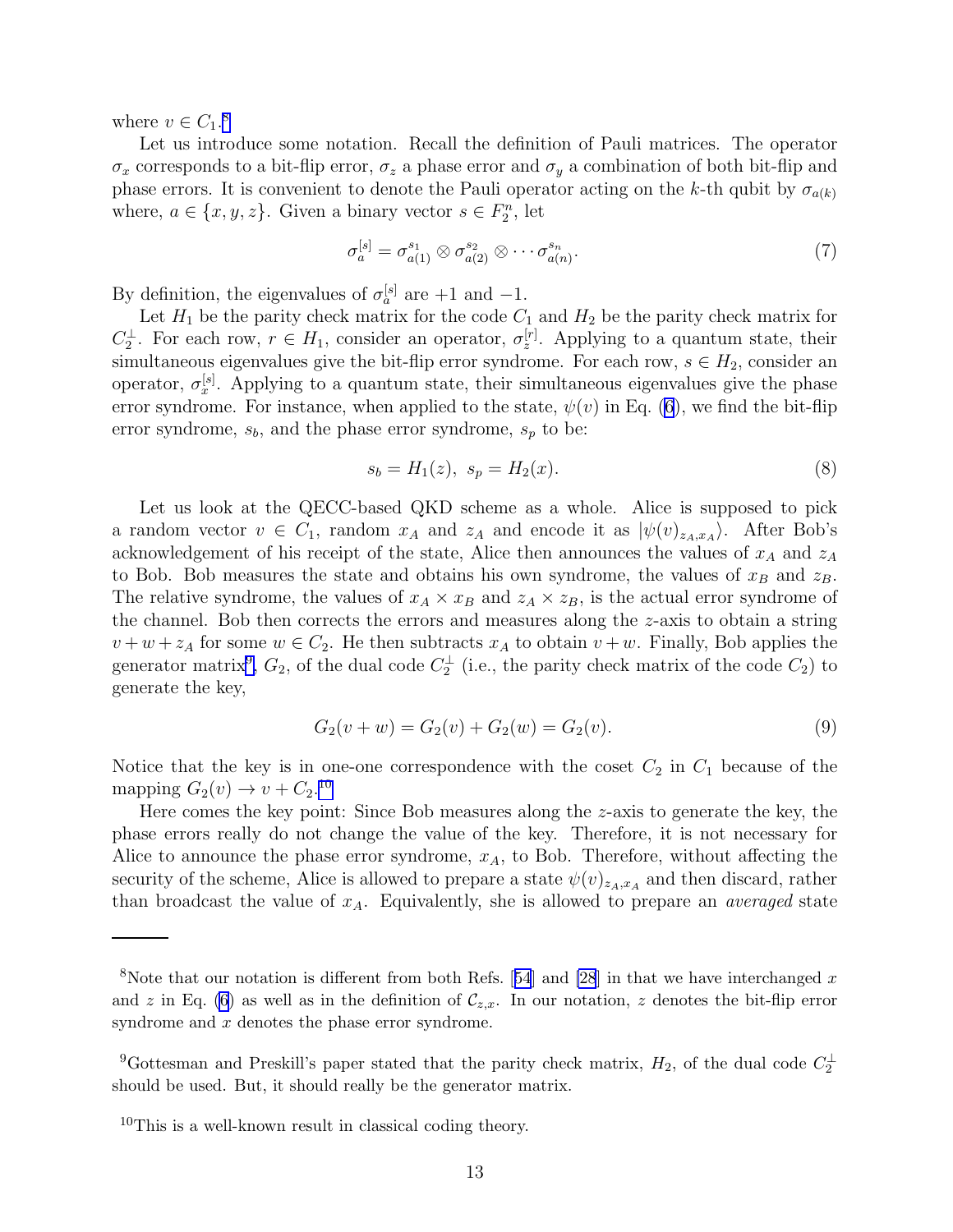$\psi(v)_{z_A,x_A}$  over all values of  $x_A$ . The averaging operation destroys the phase coherence and, fromEq. ([6](#page-11-0)), leads to a classical mixture of  $|v + w + z_A\rangle$  in the z-basis.

As the whole, the error correction/privacy amplification procedure for the resulting BB84 QKD scheme goes as follows: Alice sends  $|u\rangle$  to Bob through a quantum channel. Bob obtains  $u + e$  due to channel errors. Alice later broadcasts  $u + v$ , for a random  $v \in C_1$ . Bob subtracts it from his received string to obtain  $v + e$ . He corrects the errors using the code  $C_1$  to obtain a codeword,  $v \in C_1$ . He then applies the matrix,  $G_2$ , to generate the final key  $G_2(v)$ , which is in one-one correspondence with a coset of  $C_2$  in  $C_1$ .

Remark 5: Upon reduction from CSS code to BB84, the original bit-flip error correction procedure of  $C_1$  becomes a classical error correction procedure. On the other hand, the phase error correction procedure becomes a privacy amplification procedure. (And, it is achieved by extracting the coset of  $C_2$  in  $C_1$  by using the generator matrix,  $G_2$ , of the dual  $code C_2^{\perp}.)$ 

Remark 6: Note that the crux of this reduction is to demonstrate that Eve's view in the original EPP picture can be made to be exactly the same as in BB84. Therefore, the fact that Alice and Bob *could have* executed their QKD with quantum computers is sufficient to guarantee the security of QKD. They do not actually need quantum computers in the actual execution. Another way to saying what is going on is that Alice and Bob are allowed to throw away the phase error syndrome information without weakening security. By throwing such phase error syndrome away, the scheme becomes implementable with only classical computers, and, therefore, does not require quantum computers.

## F. Acceptable error rate

If one only aims to decode noise patterns up to half of the minimal distance  $d$  (as in much of conventional coding theory), then, given that above quantum code uses  $C_1$  and  $C_2^{\perp}$  that have large minimal distances, it achieves the quantum Gilbert-Varshamov bound for CSS codes  $(16,56)$  $(16,56)$  $(16,56)$ . As the length of the code, n goes to infinity, the number of encoded qubits goes to  $[1-2H(2\delta)]n$ . Here, the factor of 2 in front of H arises because one has to deal with both phase and bit-flip errors in a quantum code. (The factor of 2 inside H ensures that the distance between any two codewords is at least twice of the tolerable error rate.)

However, in fact, the same CSS code can decode, with vanishing probability of error, up to twice of the above error rate. That is to say, it can achieve the quantum Shannon bound for *non-degenerate* codes. Asymptotically, the number of encoded qubits goes to  $[1 - 2H(\delta)]n$ . The maximal tolerable error rate would be about 11%.

The reason for the improvement is that the code only needs to correct the *likely* errors, rather than all possible errors at such a noise level. We remark that this is highly reminiscent of a result in classical coding theory which states that Gallager codes, which are based on very low density parity check matrices, can achieve the Shannon bound in classical coding theory [\[46\]](#page-31-0). In the classical case, the intuition is that in a very high-dimensional binary space, while two spheres of radius r whose centres are a distance  $d$  apart have a non-zero volume of intersection for any r greater than  $d/2$ , the *fractional* overlap is vanishingly small provided that  $r < d$ .

To achieve the Shannon bound in the quantum code case, it is necessary to ensure that the errors are randomly distributed among the  $n$  qubits. As noted by Shor and Preskill, this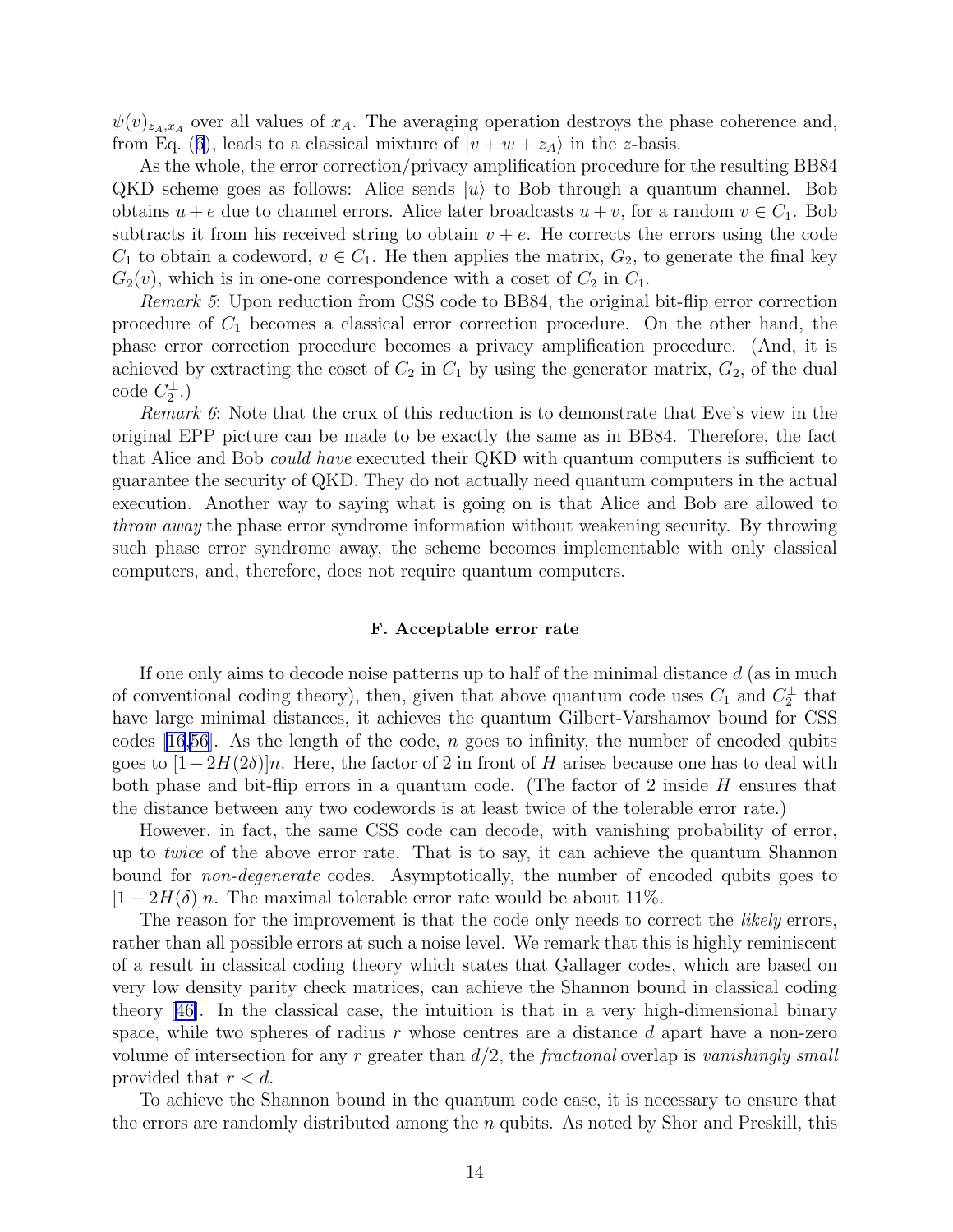<span id="page-14-0"></span>can be done by, for example, permuting the n qubits randomly.

Remark 7: In the original Mayers' proof, the maximal tolerable error rate is about 7%. As noted by Shor and Preskill, Mayers' proof has a hidden CSS code structure. Mayers considered some (efficiently decodable) classical codes,  $C_1$ , and a random subcode,  $C_2$ , of  $C_1$ . It turns out that, the dual,  $C_2^{\perp}$ , of a random subcode of  $C_1$  is highly likely to be a good code. However, Mayers' proof considered the correction of all phase errors, rather than likely phase errors within the error rate. For this reason, as the length,  $n$ , of the codeword goes to infinity, the number of encoded qubits asymptotically approaches  $[1 - H(\delta) - H(2\delta)]n$ , the first H comes from error correction and the second comes from privacy amplification. Thus, key generation is possible only up to 7%. Shor and Preskill extended Mayers' proof by noting that it is necessary to correct only *likely* phase errors, but not all phase errors within the error rate. They also randomize the errors by adding the permutation step mentioned in the above paragraphs.

#### G. Shor and Preskill's protocol of BB84

In the last few subsections, we have already discussed the main steps of Shor and Preskill's proof. For completeness, we will list here all the steps of Shor and Preskill's protocol of BB84 scheme.

(1) Alice sends a sequence of say  $(4 + \delta)n$  photons each in one of the four polarizations (horizontal, vertical, 45 degrees and 135 degrees) chosen randomly and independently.

(2) For each photon, Bob chooses the type of measurement randomly: along either the rectilinear or diagonal bases.

(3) Bob records his measurement bases and the results of the measurements.

(4) Subsequently, Bob announces his bases (but not the results) through the public unjammable channel that he shares with Alice.

Remark 8: Notice that it is crucial that Bob announces his basis only after his measurement. This ensures that during the transmission of the signals through the quantum channel the eavesdropper Eve does not know which basis to eavesdrop along. Otherwise, Eve can avoid detection simply by measuring along the same basis used by Bob.

(5) Alice tells Bob which of his measurements have been done in the correct bases.

(6) Alice and Bob divide up their polarization data into two classes depending on whether they have used the same basis or not.

Remark 9: Notice that Bob should have performed the wrong type of measurements on, on average, half of the photons. Here, by a wrong type of measurement we mean that Bob has used a basis different from that of Alice. For those photons, he gets random outcomes. Therefore, he throws away those polarization data. We emphasize that this immediately implies that half of the data are thrown away and the efficiency of BB84 is bounded by 50%.

With high probability, at least  $\approx 2n$  photons are left. (If not, they abort.) Assuming that no eavesdropping has occurred, all the photons that are measured by Bob in the correct bases should give the same polarizations as prepared by Alice. Besides, Bob can determine those polarizations by his own detectors without any communications from Alice. Therefore, those polarization data are a candidate for their raw key. However, before they proceed any further, it is crucial that they test for tampering. For instance, they can use the following simplified method for estimating the error rate. (Going through BB84 would give us essentially the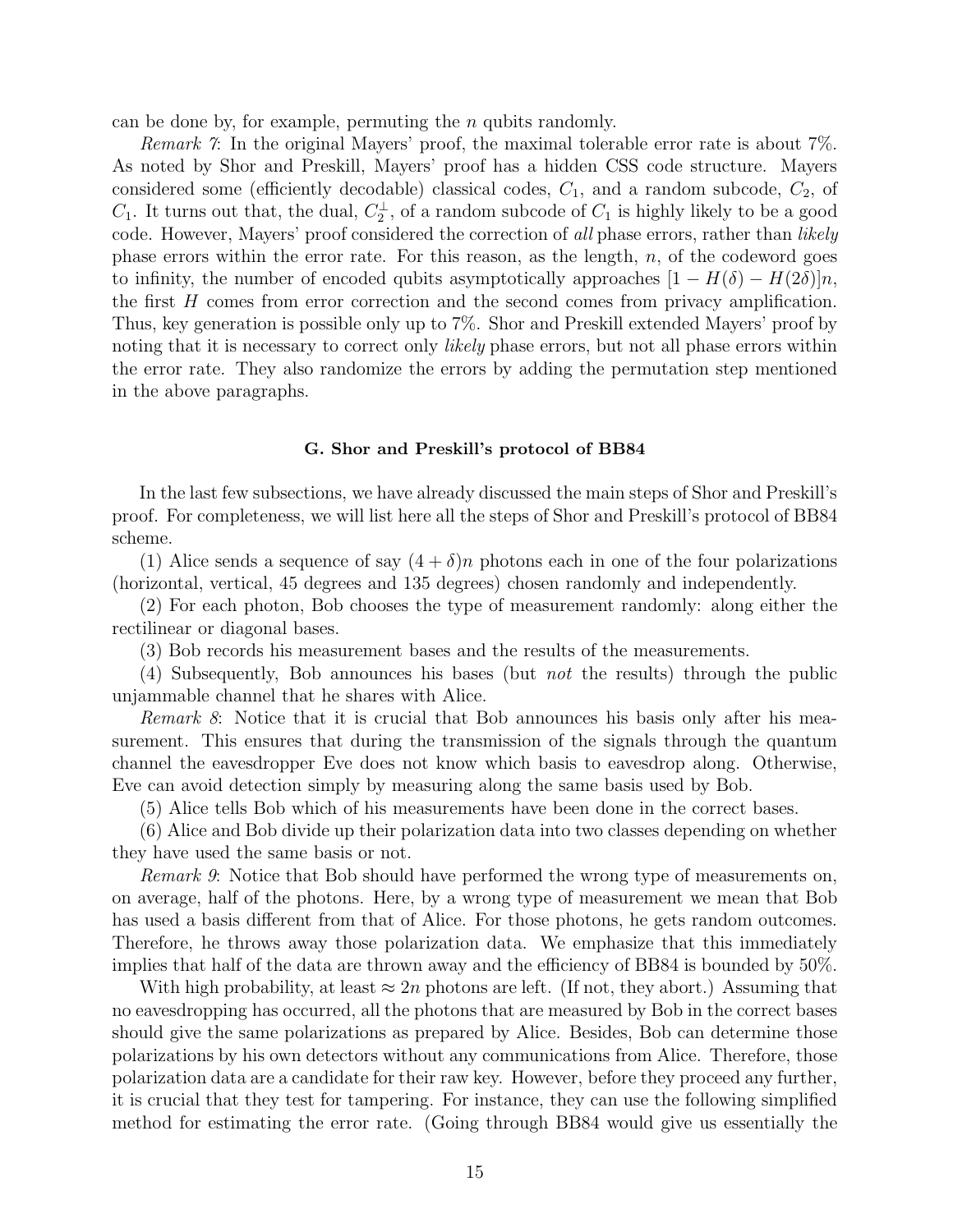<span id="page-15-0"></span>same result, namely that all accepted data are lumped together to compute a single error rate.)

(7) Alice and Bob randomly pick a subset of photons from those that are measured in the correct bases and publicly compare their polarization data for preparation and measurement. For instance, they can use  $\approx n$  photons for such testing. For those results, they estimate the error rate for the transmission. Of course, since the polarization data of photons in this subset have been announced, Alice and Bob must sacrifice those data to avoid information leakage to Eve. (As will be discussed later, the number of test photons can be made to be much smaller than n. It is only necessary that it is at least of order  $\log n$ . Therefore, the testing can have little effect on the efficiency if the total number of the transmitted photons is large.)

We assume that Alice and Bob have some idea on the channel characteristics. If the average error rate  $\bar{e}$  turns out to be unreasonably large (i.e.,  $\bar{e} \ge e_{\text{max}}$  where  $e_{\text{max}}$  is the maximal tolerable error rate), then either substantial eavesdropping has occurred or the channel is somehow unusually noisy. In both cases, all the data are discarded and Alice and Bob may re-start the whole procedure again. Notice that, even then there is no loss in security because the compromised key is never used to encipher sensitive data. Indeed, Alice and Bob will derive a key from the data only when the security of the polarization data is first established.

On the other hand, if the error rate turns out to be reasonably small (i.e.,  $\bar{e} < e_{\text{max}}$ ), they go to the next step.

(8) Reconciliation and privacy amplification: Alice and Bob can independently convert the polarizations of the remaining n photons into a raw key by, for example, regarding a horizontal or 45-degree photon as denoting a '0' and a vertical or 135-degree photon a '1'.

Alice and Bob pick a CSS code based on two classical binary codes,  $C_1$  and  $C_2$ , such that,

$$
\{0\} \subset C_2 \subset C_1 \subset F_2^n,\tag{10}
$$

where  $F_2^n$  is the binary vector space of the *n* bits and that both  $C_1$  and  $C_2^{\perp}$ , the dual of  $C_2$ , correct up to t errors where t is chosen such that the following procedure of error correction and privacy amplification will succeed with a high probability.

 $(8.1)$  Let v be Alice's string of the remaining n unchecked bits. Alice picks a random codeword  $u \in C_1$  and publicly announces  $u + v$ .

 $(8.2)$  Let  $v+\Delta$  be Bob's string of the remaining n unchecked bits. (It differs from Alice's string due to the presence of errors  $\Delta$ .) Bob subtracts Alice's announced string  $u + v$  from his own string to obtain  $u + \Delta$ , which is a corrupted version of u. Using the error correcting property of  $C_1$ , Bob recovers a codeword,  $u$ , in  $C_1$ .

 $(8.3)$  Alice and Bob use the coset of  $u + C_2$  as their key.

Remark10: As noted before, there is a minor subtlety [[54\]](#page-31-0). To tolerate a higher channel error rate of up to about  $11\%$ , Alice should apply a random permutation to the qubits before their transmission to Bob. Bob should then apply the inverse permutation before decoding.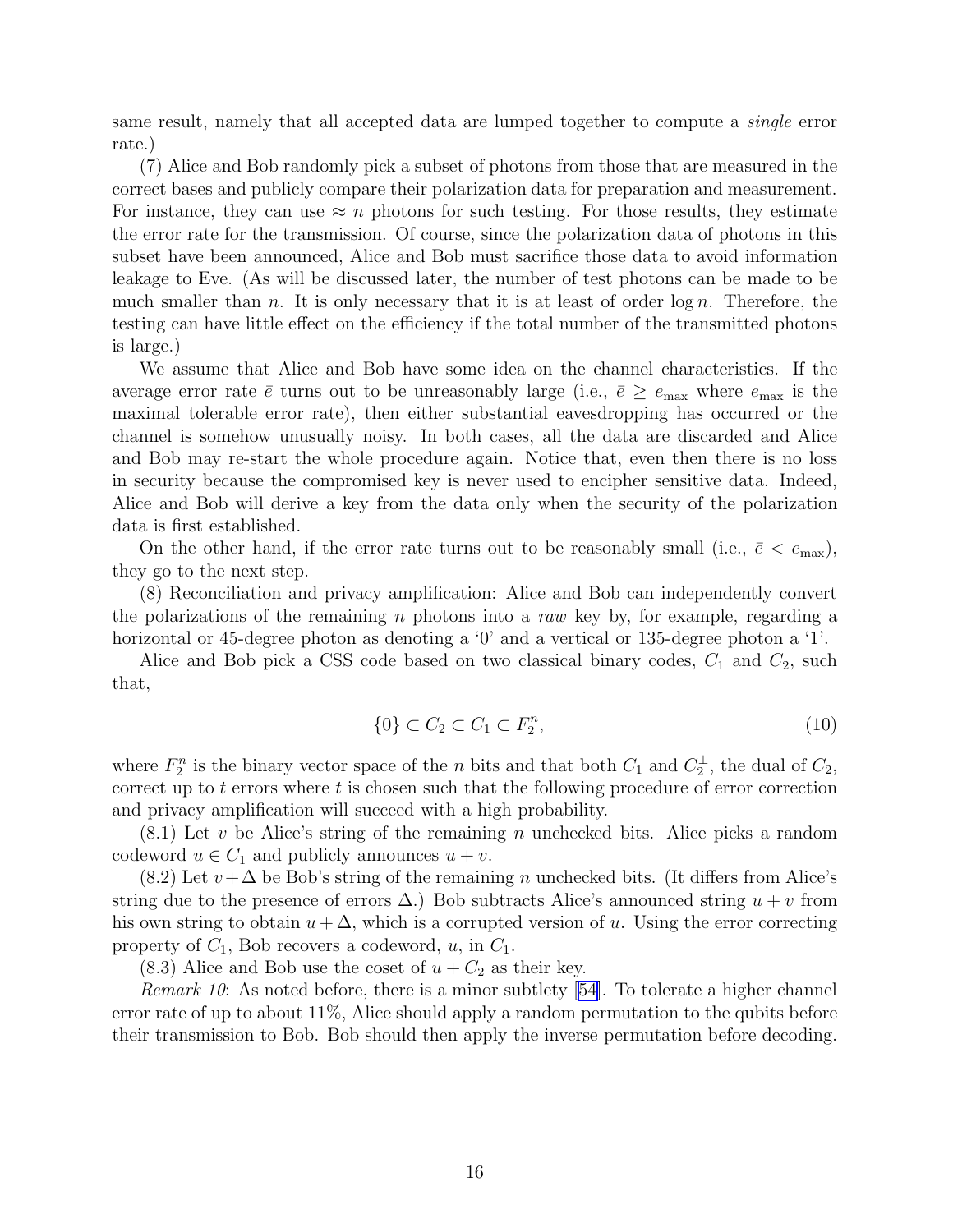### IV. OVERVIEW OF EFFICIENT BB84

In this section, we will give an overview of the efficient BB84 scheme and provide a sketch of a simple proof of its security.

## A. bias

The first major new ingredient of our efficient BB84 scheme is to put a bias in the probabilities of choosing between the two bases.

Recall the fraction of rejected data of BB84 is likely to be at least 50%. This is because in BB84 Alice and Bob choose between the two bases randomly and independently. Consequently, on average Bob performs a wrong type of measurement half of the time and, therefore, half of the photons are thrown away immediately. Here, we propose a simple modification that essentially doubles the efficiency of BB84. More specifically, we replace steps 1) and 2) of BB84 described in subsection [III G](#page-14-0) by the following procedure:

1') Alice and Bob pick a number  $0 \le p \le 1/2$  whose value is made public. Alice sends a sequence of N photons to Bob. For each photon Alice chooses between the two bases, rectilinear and diagonal, with probabilities p and  $1 - p$  respectively. (Because of the symmetry between the interchange of the two bases under  $p \leftrightarrow 1-p$ , there is no need to consider  $p > 1/2$ .) The value of p should be small but non-zero. The limit  $p \to 0$  is singular as the scheme is obviously insecure when  $p = 0$ . The constraint on the value p will be discussed in Subsection [V D.](#page-25-0)

2 ′ ) Similarly, Bob measures the polarization of the received photon along the rectilinear and diagonal bases with probabilities p and  $1 - p$  respectively.

We remark that BB84 is a special case of our scheme where  $p = 1/2$ . In the general case, however, the bases used by Alice and Bob agree with a probability  $p^2 + (1-p)^2$  which goes to 1 as  $p$  goes to zero. Hence, the efficiency is asymptotically doubled when compared to BB84.

Notice also that the bias in the probabilities may be produced passively by an apparatus, for example, an unbalanced beamsplitter in Bob's side. Such a passive implementation eliminates the need for fast switching between different polarization bases and is, thus, useful in experiments.

#### B. Refined Error Analysis

In the original BB84 scheme, all the accepted data (those for which Alice and Bob measure along the same basis) are lumped together to compute a single error rate. In this subsection, we introduce the second major ingredient of our scheme — a refined error analysis. The idea is for Alice and Bob to divide up the accepted data into two subsets according to the actual basis (rectilinear or diagonal) used. After that, a random subset of photons is drawn from each of the two sets. They then publicly compare their polarization data and from there estimate the error rate for each basis separately. They demand that the run is acceptable if and only if both error rates are sufficiently small.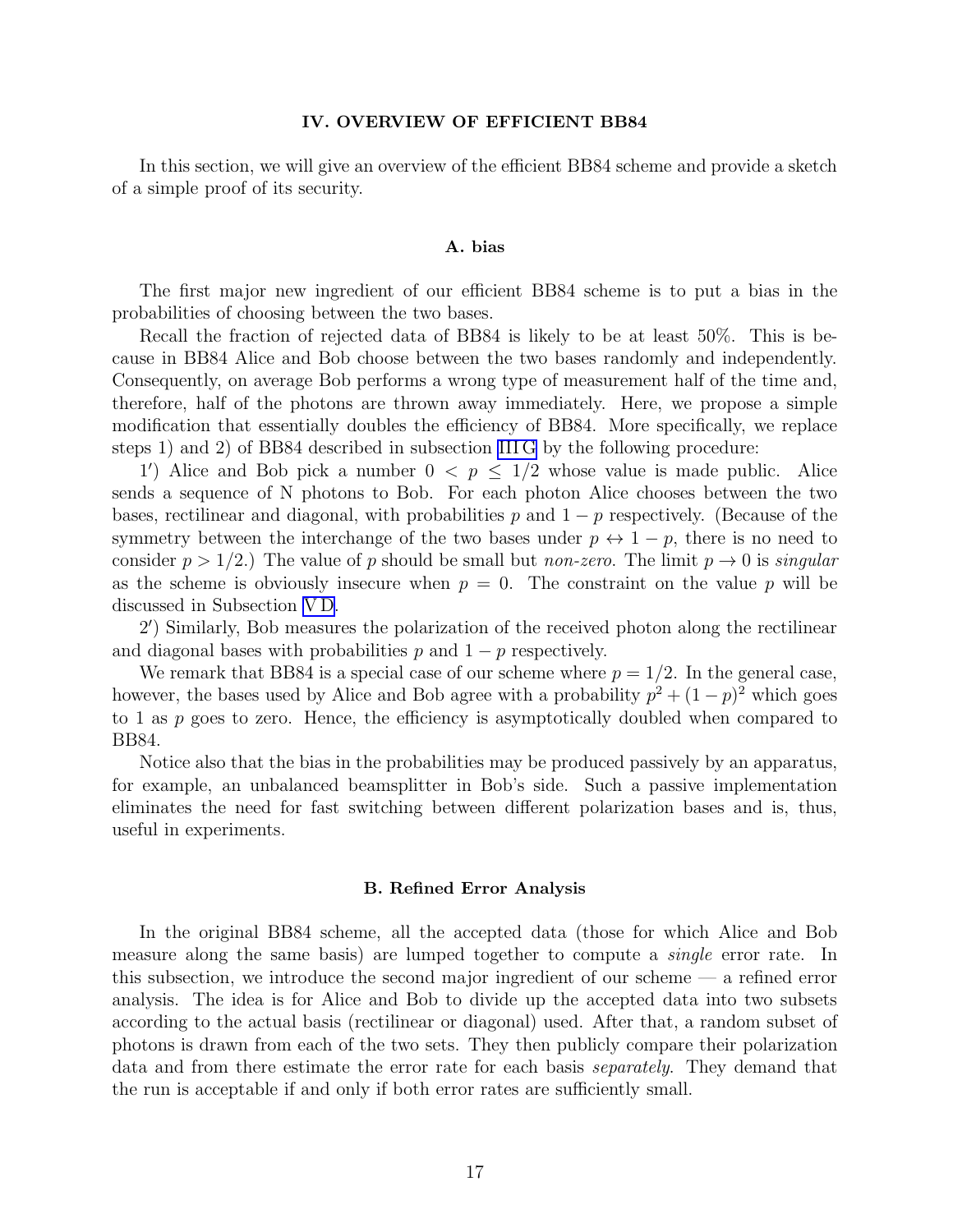In more detail, we modify the steps in BB84 as follows: 6) Recall that each of Alice and Bob uses either of the two bases — rectilinear and diagonal. Alice and Bob divide up their polarization data into four cases according to the actual bases used. They then throw away the two cases when they have used different bases. The remaining two cases are kept for further analysis.

7) From the subset where they both use the rectilinear basis, Alice and Bob randomly pick a fixed number say  $m_1$  photons and publicly compare their polarizations. The number of mismatches  $r_1$  tells them the estimated error rate  $e_1 = r_1/m_1$ . Similarly, from the subset where they both use the diagonal basis, Alice and Bob randomly pick a fixed number say  $m_2$  photons and publicly compare their polarizations. The number of mismatches  $r_2$  gives the estimated error rate  $e_2 = r_2/m_2$ .

Provided that the test samples  $m_1$  and  $m_2$  are sufficiently large, the estimated error rates  $e_1$  and  $e_2$  should be rather accurate. The difference between the estimated error rates from the theoretical error rates can be computed from classical probability theory. See [\[43](#page-30-0)] and [\[54\]](#page-31-0). A more detailed discussion on the constraint on the sizes of  $m_1$  and  $m_2$ will be given in Subsection VD. Now they demand that  $e_1, e_2 < e_{\text{max}} - \delta_e$  where  $e_{\text{max}}$  is a prescribed maximal tolerable error rate and  $\delta_e$  is some small positive parameter. If these two independent constraints are satisfied, they proceed to step 8). Otherwise, they throw away the polarization data and re-start the whole procedure from step 1).

8) Reconciliation and privacy amplification: This step is the essentially the same as discussed in subsection [III G.](#page-14-0)

#### C. Procedure of efficient QKD

We now give the procedure of an efficient QKD scheme. Its security will be proven in Section'?

#### Protocol E: Protocol for efficient QKD

(1) Alice and Bob pick a number  $0 < p \leq 1/2$  whose value is made public. Alice sends a sequence of N photons to Bob. For each photon Alice chooses between the two bases, rectilinear and diagonal, with probabilities p and  $1 - p$  respectively. (Because of the symmetry between the interchange of the two bases under  $p \leftrightarrow 1-p$ , there is no need to consider  $p > 1/2$ .) The value of p is chosen so that  $N(p^2 - \delta) = m_1 = \Omega(\log N)$ , where  $\delta$  is some small positive number and  $m_1$  is the number of test photons in the rectilinear basis in Step (7).

(2) Bob measures the polarization of each received photon independently along the rectilinear and diagonal bases with probabilities p and  $1 - p$  respectively.

(3) Bob records his measurement bases and the results of the measurements.

 $(4)$  Bob announces his bases (but *not* the results) through the public unjammable channel that he shares with Alice.

(5) Alice tells Bob which of his measurements have been done in the correct bases.

(6) Recall that each of Alice and Bob uses one of the two bases — rectilinear and diagonal. Alice and Bob divide up their polarization data into four cases according to the actual bases used. They then throw away the two cases when they have used different bases. The remaining two cases are kept for further analysis.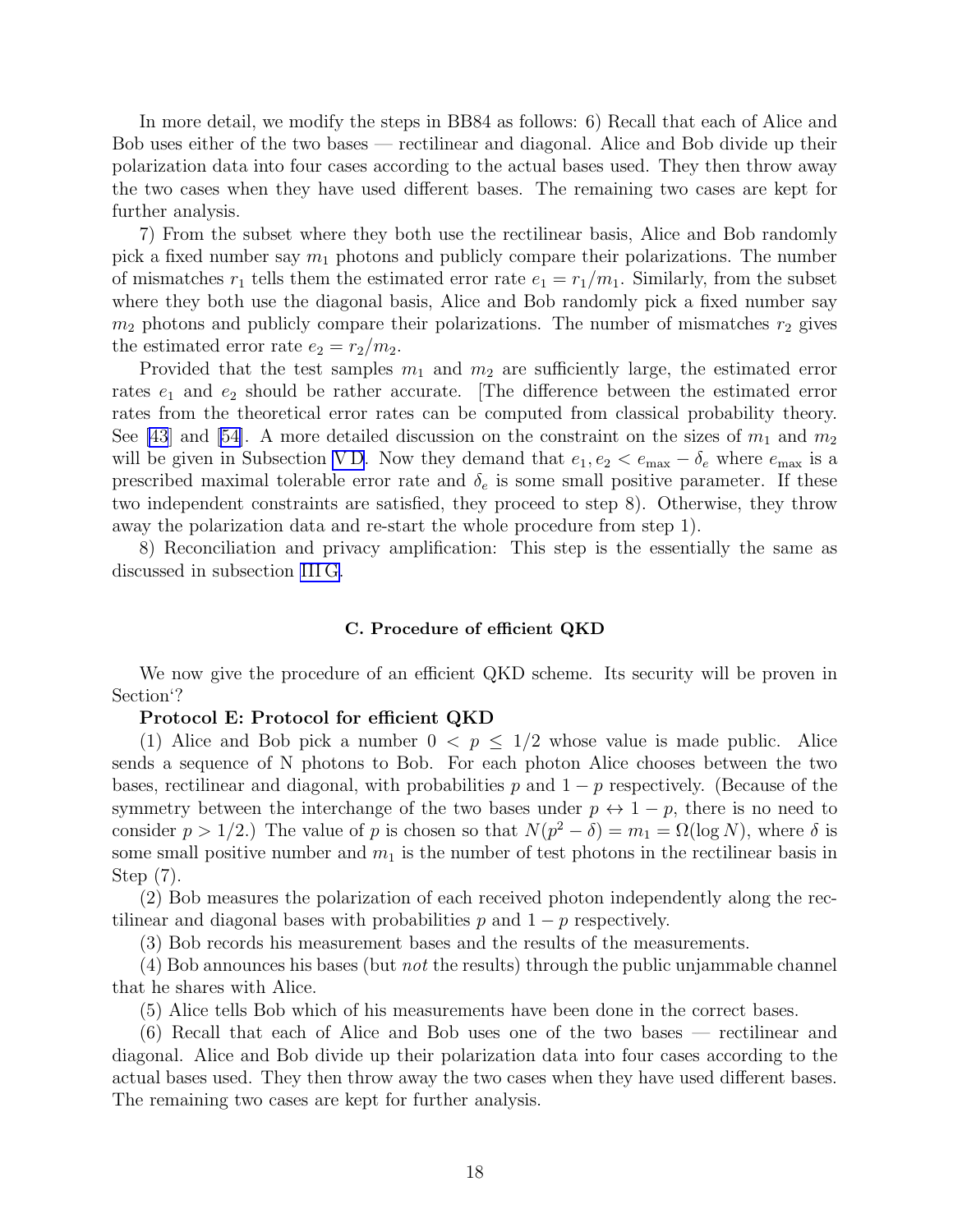7) From the subset where they both use the rectilinear basis, Alice and Bob randomly pick a fixed number say  $m_1$  photons and publicly compare their polarizations. (Since  $N(p^2 - \delta)$  =  $m_1$ , for a large N, it is highly likely that at least  $m_1$  photons are transmitted and received in the rectilinear basis. If not, they abort.) The number of mismatches  $r_1$  tells them the estimated error rate  $e_1 = r_1/m_1$ . Similarly, from the subset where they both use the diagonal basis, Alice and Bob randomly pick a fixed number say  $m_2$  photons and publicly compare their polarizations. The number of mismatches  $r_2$  gives the estimated error rate  $e_2 = r_2/m_2$ .

Provided that the test samples  $m_1$  and  $m_2$  are sufficiently large, the estimated error rates  $e_1$  and  $e_2$  should be rather accurate. The difference between the estimated error rates from the theoretical error rates can be computed from classical probability theory. See [\[43](#page-30-0)] and[[54\]](#page-31-0). As will be given in Subsection VD,  $m_1$  and  $m_2$  should be of order  $\Omega(N)$ . Now they demand that  $e_1, e_2 < e_{\text{max}} - \delta_e$  where  $e_{\text{max}}$  is a prescribed maximal tolerable error rate and  $\delta_e$  is some small positive parameter. If these two independent constraints are satisfied, they proceed to step (8). Otherwise, they throw away the polarization data and re-start the whole procedure from step  $(1)$ .

(8) Reconciliation and privacy amplification: For simplicity, in what follows, we will take  $m_1 = m_2 = N(p^2 - \delta)$ . Alice and Bob randomly pick  $n = N[(1-p)^2 - p^2 - \delta]$  photons from those untested photons that are transmitted and received in the diagonal basis. Alice and Bob then independently convert the polarizations of those  $n$  photons into a raw key by, for example, regarding a 45-degree photon as denoting a '0' and a 135-degree photon a '1'.

Remark 11: Note that the raw key is generated by measuring along a single basis, namely the diagonal basis. This greatly simplifies the analysis without compromising efficiency or security.

Alice and Bob pick a CSS code based on two classical binary codes,  $C_1$  and  $C_2$ , such that,

$$
\{0\} \subset C_2 \subset C_1 \subset F_2^n,\tag{11}
$$

where  $F_2^n$  is the binary vector space of the *n* bits and that both  $C_1$  and  $C_2^{\perp}$ , the dual of  $C_2$ , correct up to t errors where t is chosen such that the following procedure of error correction and privacy amplification will succeed with a high probability.

 $(8.1)$  Let v be Alice's string of the remaining n unchecked bits. Alice picks a random codeword  $u \in C_1$  and publicly announces  $u + v$ .

 $(8.2)$  Let  $v + \Delta$  be Bob's string of the remaining n unchecked bits. (It differs from Alice's string due to the presence of errors  $\Delta$ .) Bob subtracts Alice's announced string  $u + v$  from his own string to obtain  $u + \Delta$ , which is a corrupted version of u. Using the error correcting property of  $C_1$ , Bob recovers a codeword,  $u$ , in  $C_1$ .

 $(8.3)$  Alice and Bob use the coset of  $u + C_2$  as their key.

Remark12: As noted before, there is a minor subtlety [[54\]](#page-31-0). To tolerate a higher channel error rate of up to about  $11\%$ , Alice should apply a random permutation to the qubits before their transmission to Bob. Bob should then apply the inverse permutation before decoding.

# D. Biased Eavesdropping Strategy

Notice that the two constraints  $e_1, e_2 < e_{\text{max}} - \delta_e$  are more stringent than the original naive prescription  $\bar{e} < e_{\text{max}}$  in BB84. Indeed, if a naive data analysis, where only a single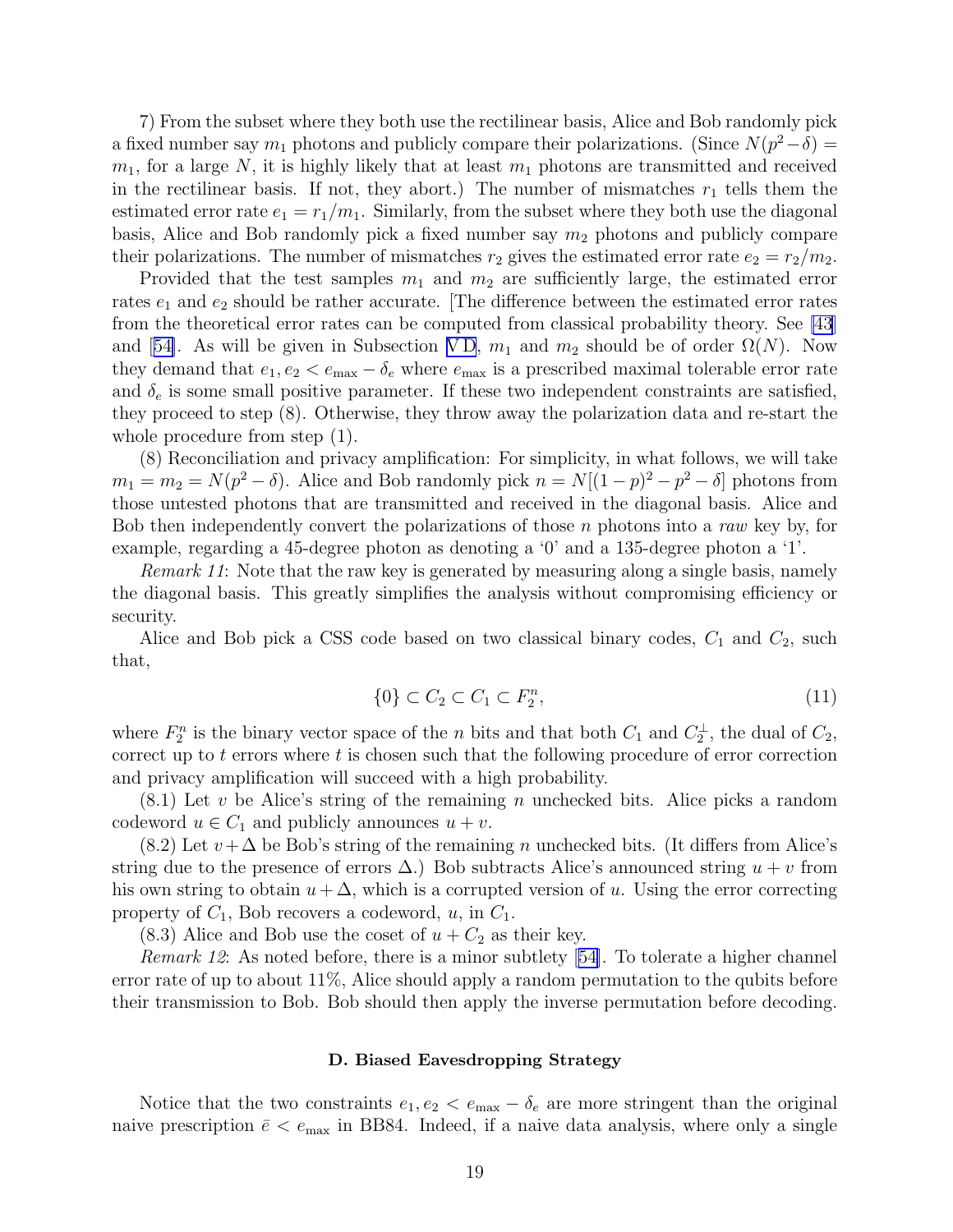error rate is computed by Alice and Bob, had been employed, our new scheme would have been insecure. To understand this point, consider the following example of a so-called biased eavesdropping strategy by Eve.

For each photon, Eve 1) with a probability  $p_1$  measures its polarization along the rectilinear basis and resends the result of her measurement to Bob; 2) with a probability  $p_2$ measures its polarization along the diagonal basis and resends the result of her measurement to Bob; and 3) with a probability  $1 - p_1 - p_2$ , does nothing. We remark that, by varying the values of  $p_1$  and  $p_2$ , Eve has a whole class of eavesdropping strategies. Let us call any of the strategies in this class a biased eavesdropping attack.

Consider the error rate  $e_1$  for the case when both Alice and Bob use the rectilinear basis. For the biased eavesdropping strategy under current consideration, errors occur only if Eve uses the diagonal basis. This happens with a *conditional* probability  $p_2$ . In this case, the polarization of the photon is randomized, thus giving an error rate  $e_1 = p_2/2$ . Similarly, errors for the diagonal basis occur only if Eve is measuring along the rectilinear basis. This happens with a conditional probability  $p_1$  and when it happens, the photon polarization is randomized. Hence, the error rate for the diagonal basis  $e_2 = p_1/2$ . Therefore, Alice and Bob will find, for the biased eavesdropping attack, that the average error rate

$$
\bar{e} = \frac{p^2 e_1 + (1 - p)^2 e_2}{p^2 + (1 - p)^2} = \frac{p^2 p_2 + (1 - p)^2 p_1}{2[p^2 + (1 - p)^2]}.
$$
\n(12)

#### 1. Naive data analysis fails to catch Eve

Suppose Eve always eavesdrops solely along the diagonal basis (i.e.,  $p_1 = 0$  and  $p_2 = 1$ ), then

$$
\bar{e} = \frac{p^2}{2[p^2 + (1-p)^2]} \to 0 \tag{13}
$$

as p tends to 0. Hence, with the original error estimation method in BB84, Alice and Bob will fail to detect eavesdropping by Eve. Yet, Eve will have much information about Alice and Bob's raw key as she is always eavesdropping along the dominant (diagonal) basis. Hence, a naive error analysis fails miserably.

# 2. Refined data analysis catches Eve

Let us re-consider the situation where Eve eavesdrops all signals along the diagonal basis. (i.e.,  $p_1 = 0$  and  $p_2 = 1$ ) We claim that a refined error analysis can make our scheme secure against such a biased eavesdropping attack. Recall that in a refined error analysis, the two error rates are computed separately. The key observation is that these two error rates  $e_1 = p_2/2$  and  $e_2 = p_1/2$  depend only on Eve's eavesdropping strategy, but not on the value of  $\varepsilon$ . This is so because they are *conditional* probabilities. Consequently, Alice and Bob will find an error rate of  $e_1 = p_2/2 = 1/2$  for the rectilinear basis. Since  $1/2$  is substantially larger than  $e_{max}$ , Alice and Bob will successfully catch Eve.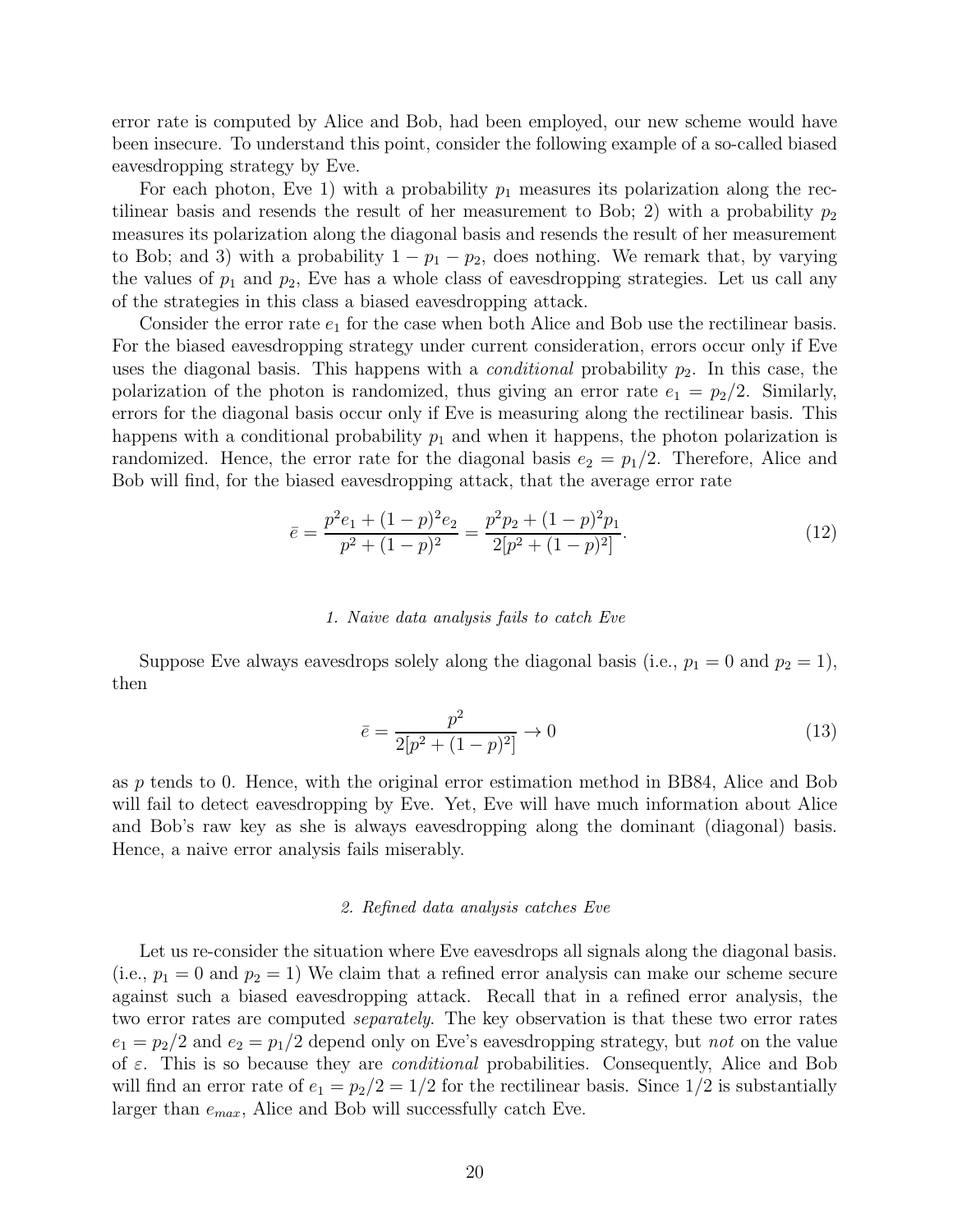#### E. Proof of Security of efficient QKD scheme

In this subsection, we will give the general strategy of proving the unconditional security of efficient QKD scheme and discuss some subtleties. Some loose ends will be tightened in Section [V.](#page-21-0)

In the last subsection, the efficient QKD scheme is shown to be secure against a biased eavesdropping attack where Eve is always eavesdropping along the diagonal basis. What about a general eavesdropping attack?

First of all, we would like to derive the relationship between the error rates in the two bases  $(X \text{ and } Z)$  in biased BB84 and the bit-flip and phase error rates in the underlying entanglement purification protocol (EPP). Actually, this depends on how the key is generated. If the key is generated only from polarization data in say the Z-basis, then clearly, the bit-flip error rate is simply the Z-basis bit error rate and the phase error rate is simply the X-basis bit error rate. On the other hand, if the key is generated only from polarization data in say the X-basis, then the bit-flip error rate is simply the X-basis bit error rate and the phase error rate is simply the Z-basis bit error rate.

More generally, if a key is generated by making a fraction,  $q$ , of the measurements along the Z-basis and a fraction,  $1 - q$ , along the X-basis, then the bit-flip and phase error rates are given by weighted averages of the bit error rates of the two bases:

$$
e^{bit-flip} = qe_1 + (1 - q)e_2
$$
  

$$
e^{phase} = qe_1 + (1 - q)e_2,
$$
 (14)

where  $e_1$  and  $e_2$  are the bit error rates of the Z and the X bases respectively.

Now, in a refined data analysis, Alice and Bob separate data from the two bases into two sets and compute the error rates in the two sets individually. This gives them individual estimates on the bit error rates,  $e_1$  and  $e_2$ , of the Z and X bases respectively. They demand that both error rates must be sufficiently small, say,

$$
0 \le e_1, e_2 < e_{\text{max}} - \delta_e. \tag{15}
$$

From Eqs. (14), we see that, provided that the bit error rates of the X and Z bases are sufficiently small (such that Eqs. (15) are satisfied), we have

$$
0 \le e^{bit-flip}, e^{phase} < 11\%,\tag{16}
$$

which says that both bit-flip and phase-flip signal error rates of the underlying EPP are small enough to allow CSS code to correct. Therefore, Shor and Preskill's argument carries over directly to establish the security of our efficient QKD scheme, if Alice and Bob apply a refined data analysis. This completes our sketch of the proof of security.

We remark that the error correction and privacy amplification procedure that we use are exactly the same as in Shor-Preskill's proof. The point is the following: Once the error rate for both the bit-flip and phase errors are shown to be correctable by a quantum (CSS) code, the procedure for error correction and privacy amplification in their proof can be carried over directly to our new scheme.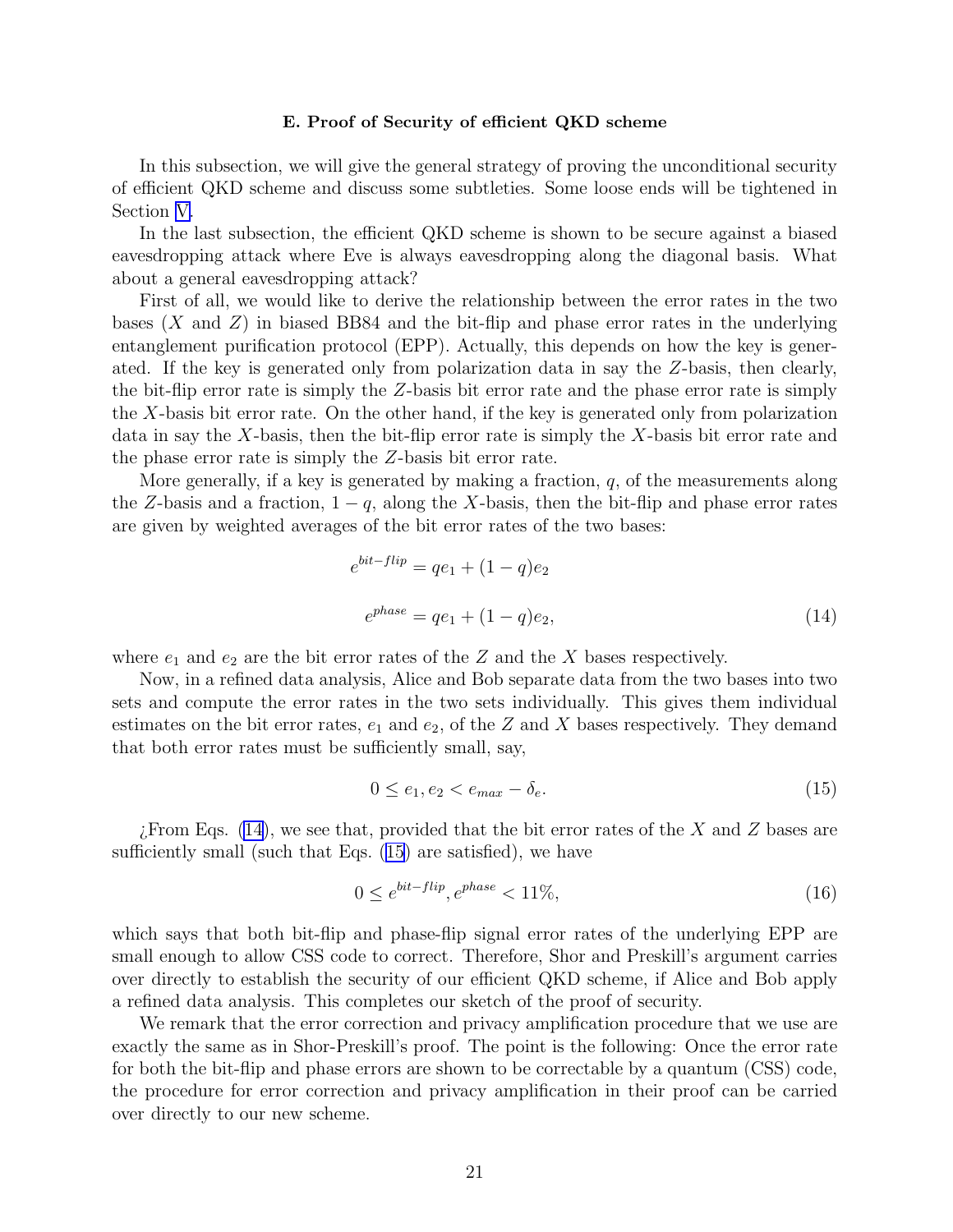#### F. practical issues

<span id="page-21-0"></span>Several complications deserve attention. First, Alice and Bob only have estimators of  $e_1$  and  $e_2$ , the bit error rates of the two bases, from their random sample. They need to establish confidence levels on the actual bit error rates of the population (or more precisely, those of the untested signals) from those estimators. Second, Alice and Bob are interested in the bit-flip and phase error rates of the EPP, rather than the bit error rates of the twobases. Some conversion of the confidence levels has to be done. Given that the two bases are weighted differently, such a conversion looks non-trivial. Third, Alice and Bob have to deal with finite sample and population sizes whereas many statistics textbooks takes the limit of infinite population size. Indeed, it is commonplace in statistics textbooks to take the limit of infinite population size and, therefore, assume a normal distribution. Furthermore, in practice, Alice and Bob are interested in bounds, not approximations (which might overestimate or under-estimate) which many statistics textbooks are contented with.

Another issue: it is useful to specify the constraints on the bias parameter,  $q$ , and the size of the test samples,  $m_1$  and  $m_2$ . Indeed, in order to demonstrate the security of an efficient scheme for QKD, it is important to show that the size of the test sample can be a very small fraction of the total number of transmitted photons.

We shall present some basic constraints here. As will be shown in Section V, these basic constraints turn out to the most important ones. We see from Remark 4 that, if one limits the eavesdropper's information,  $I_{eve}$ , to less than a small fixed amount, then, as the length, k, of the key increases, the allowed infidelity,  $\delta$ , of the state must decrease at least as  $O(1/k)$ . Suppose  $m_1, m_2$  signals are tested for the two different basis, it is quite clear that  $\delta$  is at least  $e^{O(m_i)}$ . This leads to a constraint that  $m_i$  is at least  $\Omega(\log k)$ .<sup>11</sup> Suppose N photons are transmitted and Alice sends photons along the rectilinear and diagonal bases with probabilities, q and  $1 - q$  respectively. Then, the average number of particles available for testing along the rectilinear basis is only  $Nq^2$ . Imposing  $m_i$  is no more than order  $Nq^2$ , we obtain  $Nq^2 = \Omega(\log k)$ .

#### V. DETAILS OF PROOF OF SECURITY OF EFFICIENT QKD

We will now tighten some of the loose ends in the proof of unconditional security of our efficient QKD protocol, Protocol E.

#### A. Using only one basis to generate the raw key

Recall that, in a refined data analysis, Alice and Bob separate data from the two bases into two sets and compute the error rates in the two sets individually. This gives them

<sup>&</sup>lt;sup>11</sup>Notice that this constraint is *weaker* than the usual constraint of  $m_i = \Omega(N)$  imposed by various other proofs [\[48,](#page-31-0)[11\]](#page-29-0). In the next section, we will see that it is, indeed, unnecessary to impose  $m_i = \Omega(N)$ .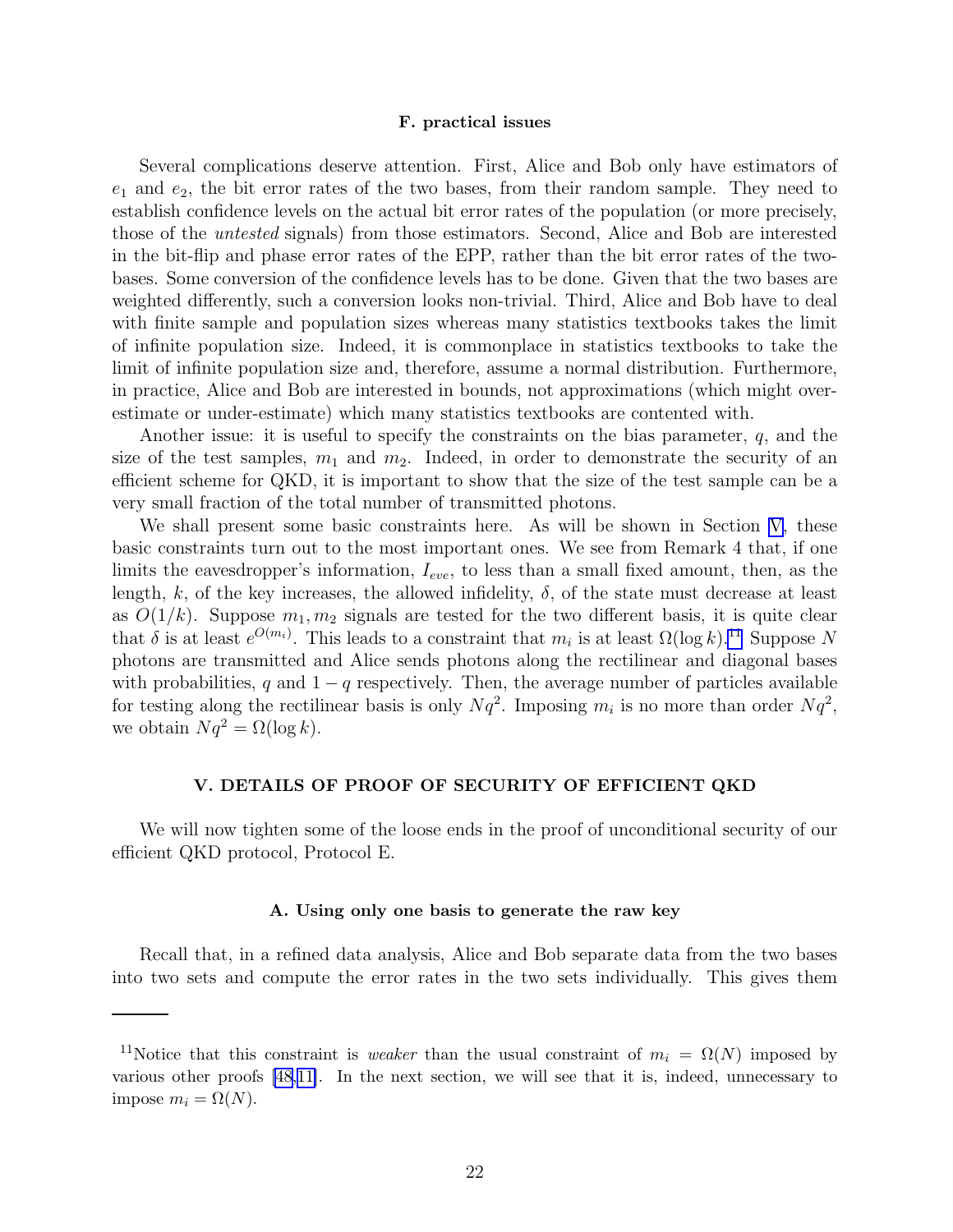individual estimates on the bit error rates,  $e_1$  and  $e_2$ , of the Z and X bases respectively. Alice and Bob demand that both error rates must be sufficiently small, say,

$$
0 \le e_1, e_2 < e_{max} - \delta_e,\tag{17}
$$

where  $\delta_e$  is some small positive parameter. ¿From the work of Shor-Preskill,  $e_{max}$  is about 11%.

We would like to derive the relationship between the error rates in the two bases  $(X \text{ and } Y)$ Z) in biased BB84 and the bit-flip and phase error rates in the underlying entanglement purification protocol (EPP). Actually, this depends on how the key is generated. In our protocol E, the raw key is generated only from polarization data in the X-basis (diagonal basis), the bit-flip error rate is simply the X-basis bit error rate and the phase error rate is simply the Z-basis (rectilinear basis) bit error rate. Therefore, no non-trivial conversion between the error rates of the two bases and the bit-flip and phase error rates needs to be performed. This greatly simplifies our analysis without compromising the efficiency nor security of the scheme.

Therefore, we have:

$$
0 \le e_{sample}^{phase}, e_{sample}^{bit-flip} < e_{max} - \delta_e,\tag{18}
$$

where  $\delta_e$  is some small positive parameter and  $e_{max}$  is about 11%.

#### B. Using classical random sampling theory to establish confidence levels

A main point of Shor-Preskill's proof is that the bit-flip and phase error rates of the random sample provide good estimates of the population bit-flip and phase error rates. Indeed, our refined data analysis, as presented in [\[42](#page-30-0)] and earlier version of the current paper, has been employed by Gottesman and Preskill [\[28\]](#page-30-0) in their recapitulation of Shor and Preskill's proof. Gottesman and Preskill assumed that Alice and Bob generate the key by always measuring along the Z-axis. We remark that the problem of establishing confidence levels of the population from the data provided by a random sample is strictly a problem in classical random sampling theory because the relevant operators all commute with each other. See subsection [III C](#page-7-0) for details.

It should be apparent that Gottesman-Preskill's reformulation of Shor-Preskill's proof and its accompanying analysis of classical statistics carry over to our efficient QKD scheme, provided that we employ the prescribed refined data analysis.

Let us now give more details of the argument that the sample (bit-flip and phase) error rates provide good estimates of the population (bit-flip and phase) error rates. It is simplest to take the limit of  $N$  goes to infinity. In this case, the classical de Finetti's representation theoremapplies [[17](#page-29-0)]. The de Finetti's theorem states that the number,  $r_1$ , of phase errors in the test sample of  $m_1$  photons is given by:

$$
p(r_1, m_1) = {m_1 \choose r_1} \int_0^1 z^{r_1} (1-z)^{m_1-r_1} P_\infty^1(z) dz
$$
 (19)

for some 'probability of probabilities' (i.e., a non-negative function,  $P^1_{\infty}$ ). Physically, it means that one can imagine that each photon is generated by some unknown independent, identical distribution that is chosen with a probability,  $P^1_{\infty}(z)$ .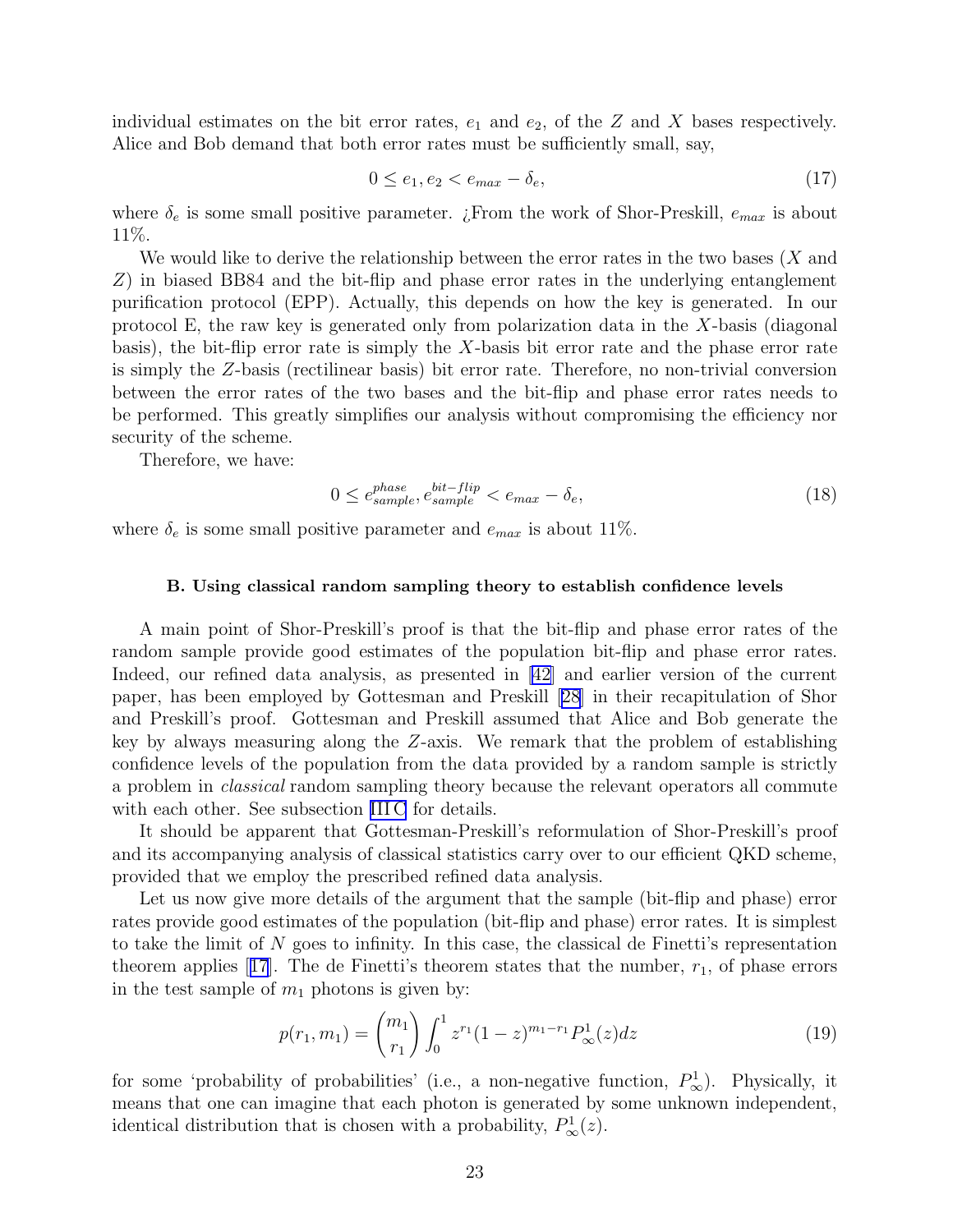<span id="page-23-0"></span>Similarly, for the bit-flip errors, its number,  $r_2$ , in the test sample of  $m_2$  photons is given by:

$$
p(r_2, m_2) = {m_2 \choose r_2} \int_0^1 z^{r_2} (1-z)^{m_2-r_2} P_\infty^2(z) dz
$$
 (20)

for some 'probability of probabilities',  $P^2_{\infty}(z)dz$ .

We are interested in the case of a finite population size, N. Fortunately, a similar expression still exists [\[36](#page-30-0)[,50](#page-31-0)[,34](#page-30-0)] and it can be written in terms of hypergeometric functions:

$$
p(r_2, m_2) = \sum_{n=r_2}^{N-m_2+r_2} [C(m_2, r_2)C(N - m_2, n - r_2)/C(N, n)]P(n, N)
$$
\n(21)

where  $C(a, b)$  is the number of ways of choosing b objects from a objects and  $P(n, M)$  is the 'probability of probabilities'.

An upper bound, which will be sufficient for our purposes, can be found in the following Lemma.

**Lemma 1.** Suppose one is given a population of  $n_{\text{total}}$  balls out of which  $pn_{\text{total}}$  of them are white and the rest are black. One then picks  $n_{\text{test}}$  balls randomly and uniformly from this population without replacement. Then, the probability of getting at most  $\lfloor \lambda n_{\text{test}} \rfloor$  white balls,  $Pr_{wr}(X < |\lambda n_{test}|)$ , satisfies the inequality

$$
Pr_{\text{wr}}(X \le \lfloor \lambda n_{\text{test}} \rfloor) < 2^{-n_{\text{test}}\{A(\lambda, p) - n_{\text{test}}/[(n_{\text{total}} - n_{\text{test}})\ln 2]\}}\tag{22}
$$

provided that  $n_{\text{test}} > 1$  and  $0 \leq \lambda < p$ , where

$$
A(\lambda, p) = -H(\lambda) - \lambda \log_2 p - (1 - \lambda) \log_2 (1 - p)
$$
\n(23)

with  $H(\lambda) \equiv -\lambda \log_2 \lambda - (1 - \lambda) \log_2 (1 - \lambda)$  being the well-known binary entropy function.

Furthermore, 
$$
A(\lambda, p) \ge 0
$$
 whenever  $0 \le \lambda \le p < 1$  and the equality holds if and only if  $\lambda = p$ .

*Proof*: We denote the probability of getting exactly j white balls by  $Pr_{wr}(X = j)$ . Clearly,

$$
Pr_{\text{wr}}(X = j)
$$

$$
= \frac{\binom{n_{\text{test}}}{j}(pn_{\text{total}} - j + 1)_{j} \left( [1 - p]n_{\text{total}} - n_{\text{test}} + j + 1 \right)_{n_{\text{test}} - j}}{(n_{\text{total}} - n_{\text{test}} + 1)_{n_{\text{test}}}},
$$
(24)

where  $(x)_j \equiv x(x+1)(x+2)\cdots(x+j-1)$ . In probability theory, Eq. (24) called the hypergeometric distribution whose properties have been studied in great detail. In particular, Sródkashowed that [[55](#page-31-0)]

$$
Pr_{\text{wr}}(X = j) < {n_{\text{test}}} \choose j} p^j (1-p)^{n_{\text{test}}-j} \left(1 - \frac{n_{\text{test}}}{n_{\text{total}}}\right)^{-n_{\text{test}}} \times \left[1 + \frac{6n_{\text{test}}^2 + 6n_{\text{test}} - 1}{12n_{\text{total}}}\right]^{-1} \times \left(\binom{n_{\text{test}}}{j} p^j (1-p)^{n_{\text{test}}-j} \left(1 - \frac{n_{\text{test}}}{n_{\text{total}}}\right)^{-n_{\text{test}}} \tag{25}
$$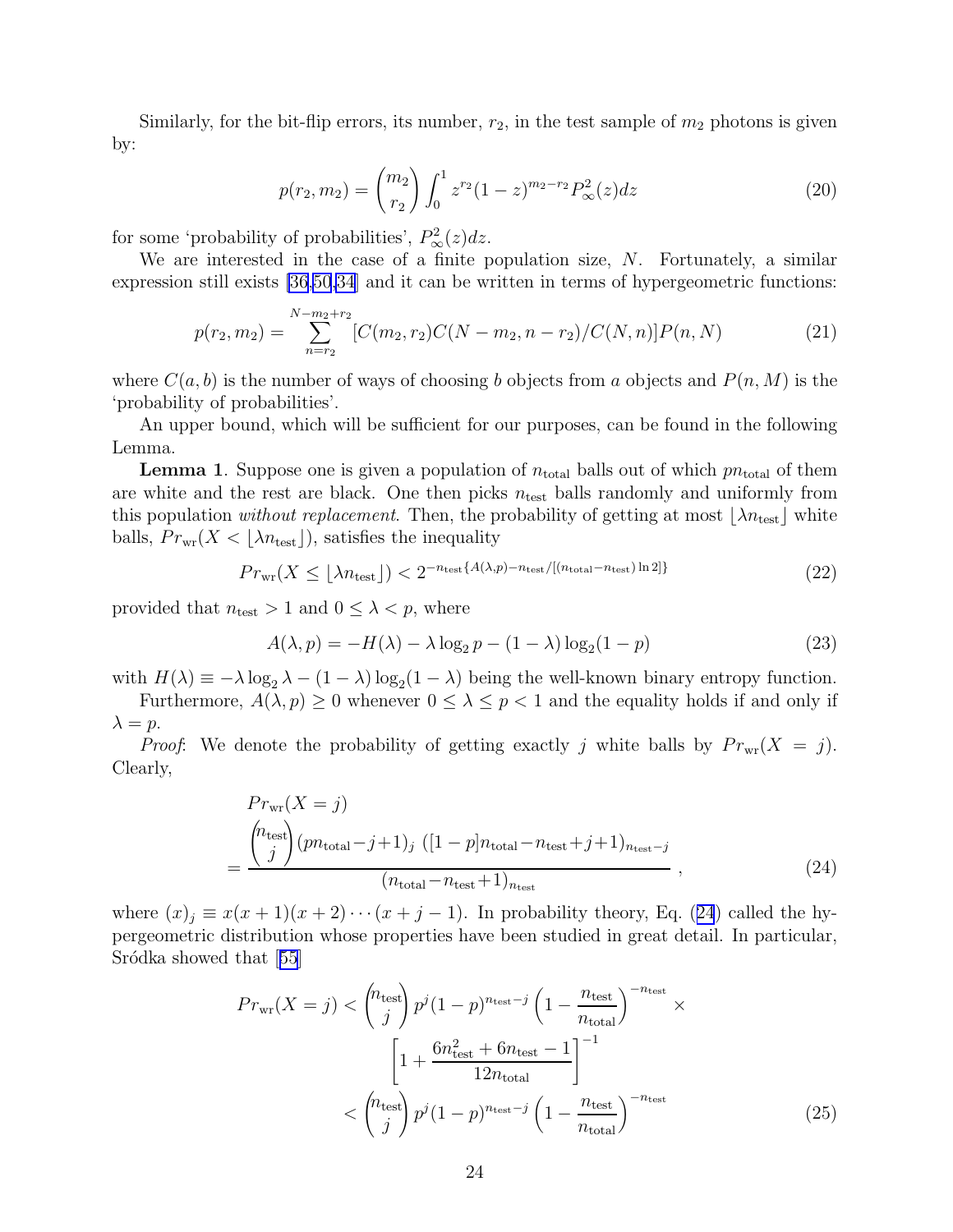whenever  $n_{\text{test}} > 1$ .

Consequently,

$$
Pr_{\text{wr}}(X \leq \lfloor \lambda n_{\text{test}} \rfloor)
$$
  
< 
$$
\left(1 - \frac{n_{\text{test}}}{n_{\text{total}}}\right)^{-n_{\text{test}}} \sum_{j=0}^{\lfloor \lambda n_{\text{test}} \rfloor} {n_{\text{test}} \choose j} p^j (1-p)^{n_{\text{test}}-j}
$$
  
< 
$$
\left(1 - \frac{n_{\text{test}}}{n_{\text{total}}}\right)^{-n_{\text{test}}} 2^{n_{\text{test}}[H(\lambda) + \lambda \log_2 p + (1-\lambda) \log_2(1-p)]}
$$
  
< 
$$
< 2^{-n_{\text{test}}\{-H(\lambda) - \lambda \log_2 p - (1-\lambda) \log_2(1-p) - n_{\text{test}}/[(n_{\text{total}}-n_{\text{test}})\ln 2]\}}
$$
(26)

whenever  $0 \leq \lambda \leq p$ . Note that we have used the inequality in [\[51\]](#page-31-0) and the inequality  $-\frac{x}{1-x} \leq \ln(1-x) \leq -x \leq 0$  to arrive at the second last and the last line of Eq. (26) respectively. Hence, Eq. [\(22](#page-23-0)) holds.

Finally we want to show that  $A(\lambda, p) \geq 0$  whenever  $0 \leq \lambda \leq p < 1$ ; and the equality holds if and only if  $\lambda = p$ . This fact follows directly from the observations that  $A(\lambda, \lambda) = 0$ ,  $\partial A/\partial p \geq 0$  whenever  $0 \leq \lambda \leq p < 1$  and the equality holds if and only if  $\lambda = p$ . Q.E.D.

Note that Lemma 1 gives a precise bound, not just an approximation. The upshot of Lemma 1 is that the probability that the sample mean deviates from the population mean by any arbitrary but fixed non-zero amount can be shown to be *exponentially* small in  $n_{test}$ , as discussed in subsection [IV F.](#page-21-0) In effect, Lemma 1 gives the conditional probability,  $\varepsilon_1$ , that the signal quality check stage is passed, given that more than  $t \equiv |(d-1)/2|$  out of the n pairs of shared entangled particles between Alice and Bob are in error. We will choose  $n_{test} = m_1 = m_2$  in our Protocol E.

#### C. Bounding fidelity

Given any eavesdropping strategy that will pass the verification test with a non-negligible amount,  $\varepsilon_2$ , of probability, it is important to obtain a bound on the fidelity of the recovered state as k EPR pairs, after quantum error correction and quantum privacy amplification. We have the following Theorem.

Theorem 3. (Adapted from [\[43\]](#page-30-0)) Suppose that the signal preparation and transmission stage and the signal quality check stage of an entanglement-based QKD are arranged in such a way that classical argument in Ref. [\[43](#page-30-0)] applies. Suppose further that the parameter of the CSS code used in the signal privacy amplification stage is  $[[n, k, d]]_2$ , where n is the number of entangled particle pairs remains right after the signal quality check stage and k is the number of entangled particle pairs distilled out in the signal privacy amplification stage. Let  $\varepsilon_1$  denotes the conditional probability that the signal quality check stage is passed, given that more than  $t \equiv |(d-1)/2|$  out of the n pairs of shared entangled particles between Alice and Bob are in error. Let  $\bar{\varepsilon}_1$  denotes the conditional probability that the signal quality check stage is not passed given that no more than  $t$  out of the  $n$  pairs of shared entangled particles between Alice and Bob are in error. (In statistics language,  $\varepsilon_1$  and  $\bar{\varepsilon}_1$  are the type I and II errors respectively.) Then, for any Eve's cheating strategy whose probability of success is greater than  $\varepsilon_2$ , the fidelity of the remaining untested shared entangled state immediately after the quantum privacy amplification is greater than  $1 - \varepsilon_1/(\varepsilon_2 - \varepsilon_1)$ .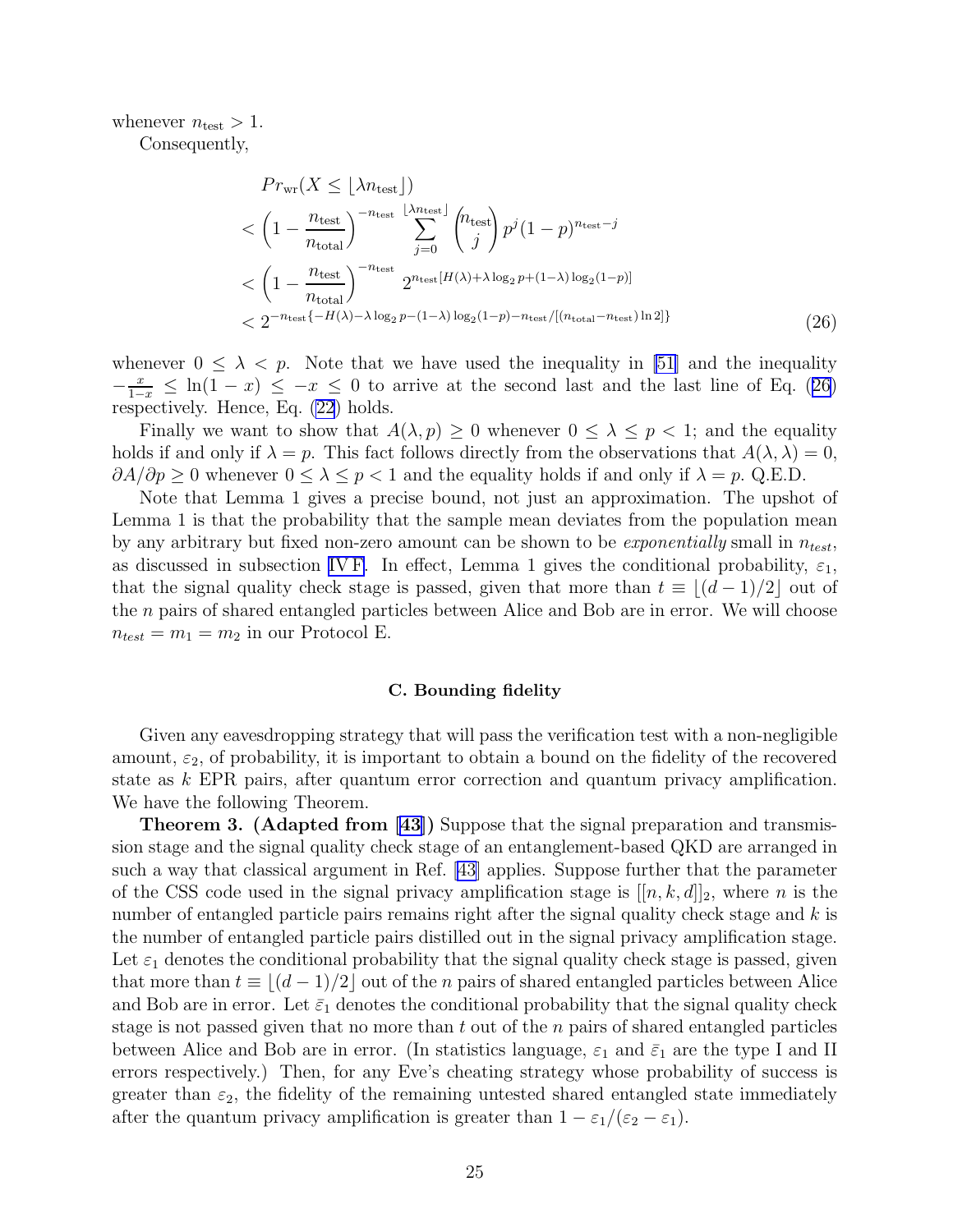<span id="page-25-0"></span>Proof:Since we assume that classical argument works, from note 36 in Ref. [[43](#page-30-0)], we know that the fidelity of the remaining untested entangled state is given by:

$$
F \ge \frac{p(1-\bar{\varepsilon}_1)}{p(1-\bar{\varepsilon}_1) + (1-p)\varepsilon_1} \ge 1 - \frac{\varepsilon_1}{p(1-\bar{\varepsilon}_1)},
$$
\n(27)

where  $p$  is the probability that at most  $t$  out of the  $n$  shared entangled states are in error.

As we only consider those cheating strategies whose probability of success is greater than  $\varepsilon_2$ , therefore,  $p(1 - \bar{\varepsilon}_1) + (1 - p)\varepsilon_1 > \varepsilon_2$  and hence

$$
F > 1 - \frac{\varepsilon_1}{\varepsilon_2 - \varepsilon_1} \,. \tag{28}
$$

This completes the proof of Theorem 3. Q.E.D.

#### D. Summary of the proof

We will now put all the pieces together and show that a rigorous proof of security is possible with the number of test particles,  $m_1 = m_2 = n_{test}$ , scaling logarithmically with the length  $k$  of the final key. Consequently, the bias in an efficient BB84 scheme can be chosen such that  $N(p^2 - \delta) = n_{test}$  for a small  $\delta$ . In other words,  $p = O(\sqrt{(\log k)/N})$ , which goes to zero as N goes to infinity.

Given a signal quality check that involves only  $n_{test}$  photons, from Lemma 1, we see that the conditional probability,  $\varepsilon_1$ , that the signal quality check stage is passed, given that more than  $t \equiv \lfloor (d-1)/2 \rfloor$  out of the *n* pairs of shared entangled particles between Alice and Bob are in error is exponentially small in  $n_{test}$ . i.e.,

$$
\varepsilon_1 = O(2^{-n_{test}\alpha}).\tag{29}
$$

Let Alice and Bob pick a security parameter,

$$
\varepsilon_2 = 2^{-u},\tag{30}
$$

and consider only eavesdropping strategies that will pass the signal quality check with a probability at least  $\varepsilon_2$ . We require that

$$
\varepsilon_2 \gg \varepsilon_1 \tag{31}
$$

and that

$$
\varepsilon = \frac{\varepsilon_1}{\varepsilon_2 - \varepsilon_1} \sim \frac{\varepsilon_1}{\varepsilon_2} \ll 1.
$$
\n(32)

Recall from Theorem 3 that for any eavesdropping strategy that will pass the signal quality check test with a probability at least  $\varepsilon_2$ , has its fidelity bounded by  $1 - \varepsilon$ . i.e.,

$$
F \ge 1 - \varepsilon. \tag{33}
$$

Now, from Theorem 2, the eavesdropper's mutual information with the final key is bounded by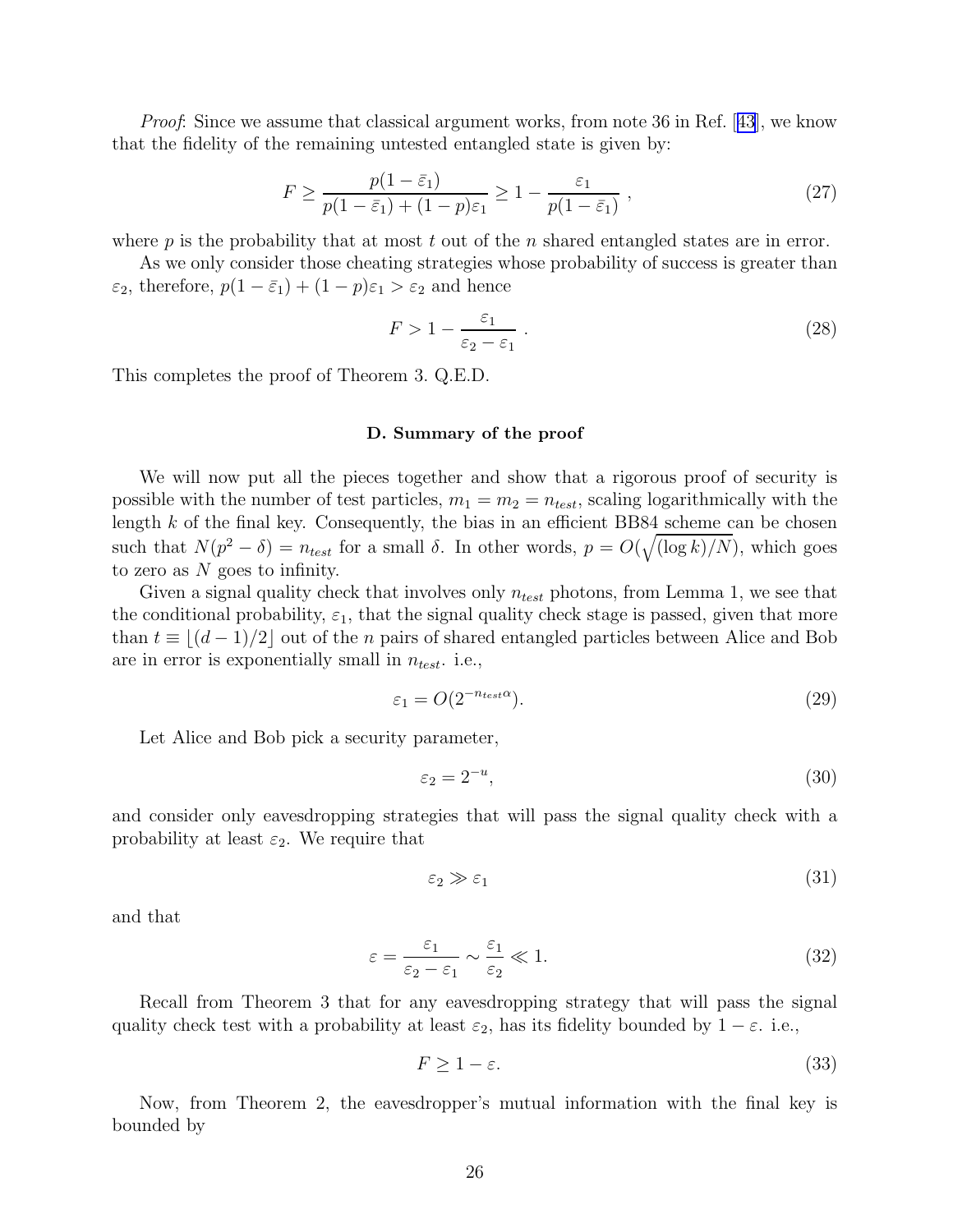$$
I_{eve} = \varepsilon (2k + \log_2(1/\varepsilon) + \frac{1}{\log_e 2}).\tag{34}
$$

<span id="page-26-0"></span>Consider a fixed but arbitrary value of  $I_{eve}$ , the constraint on the eavesdropper's mutual information on the final key: i.e.,

$$
I_{eve} = 2^{-s},\tag{35}
$$

where s is a positive security parameter. In the large k limit, Eq.  $(34)$  implies that

$$
\varepsilon = O(2^{-s}/k). \tag{36}
$$

Substituting Eq.([32\)](#page-25-0) into Eq. (36), we see that

$$
\frac{k\varepsilon_1}{2^{-s}\varepsilon_2} = O(1). \tag{37}
$$

Substituting Eqs.([29](#page-25-0)) and([30\)](#page-25-0) into Eq. (37), we find that

$$
\frac{k2^{-n_{test}\alpha}}{2^{-(u+s)}} = O(1). \tag{38}
$$

Now, for fixed but arbitrary values of the security paramters, s and u, we see that the number of test photons,  $n_{test}$ , in fact, only scales as  $O(\log k)$ , i.e., the logarithm of the final key length. Consequently, the only constraint on the bias  $p$  is that there are enough photons for performing the verification test. This gives rise to the requirement that  $N(p^2 - \delta) = n_{test} = O(\log k), \text{ i.e.,}$ 

$$
p = O(\sqrt{(\log k)/N}).\tag{39}
$$

This completes our proof of security of Protocol E, an efficient QKD scheme. We remark that the error correction and privacy amplification procedure in Protocol E are exactly the same as in Shor-Preskill's proof.

As a side remark, if one insists that the eavesdropper's information is exponentially small in k, then one can take  $s = ck$ , for some positive constant, c. ¿From Eq. (38), this will require  $n_{test}$  to be proportional to k. A number of earlier papers make such an assumption. However, in this paper, we note that this requirement can be relaxed.

# VI. CONCLUDING REMARKS

In this paper, we presented a new quantum key distribution scheme and proved its unconditional security against the most general attacks allowed by quantum mechanics.

In BB84, each of Alice and Bob chooses between the two bases (rectilinear and diagonal) with equal probability. Consequently, Bob's measurement basis differs from that of Alice's half of the time. For this reason, half of the polarization data are useless and are thus thrown away immediately. We have presented a simple modification that can essentially double the efficiency of BB84. There are two important ingredients in this modification. The first ingredient is for each of Alice and Bob to assign significantly different probabilities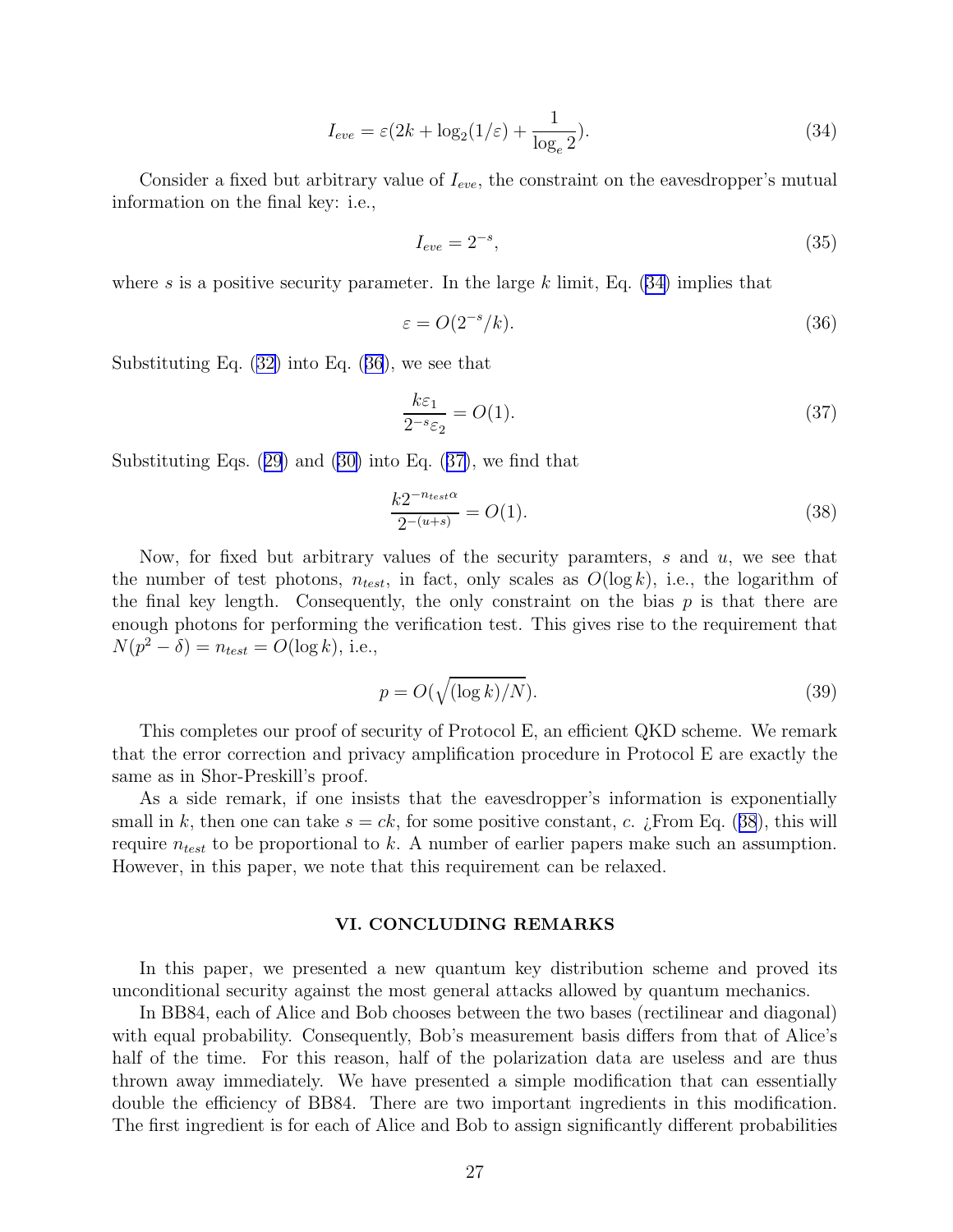(say  $\varepsilon$  and  $1 - \varepsilon$  respectively where  $\varepsilon$  is small but non-zero) to the two polarization bases (rectilinear and diagonal respectively). Consequently, they are much more likely to use the same basis. This decisively enhances efficiency.

However, an eavesdropper may try to break such a scheme by eavesdropping mainly along the predominant basis. To make the scheme secure against such a biased eavesdropping attack, it is crucial to have the second ingredient  $-$  a refined error analysis  $-$  in place. The idea is the following. Instead of lumping all the accepted polarization data into one set and computing a single error rate (as in BB84), we divide up the data into various subsets according to the actual polarization bases used by Alice and Bob. In particular, the two error rates for the cases 1) when both Alice and Bob use the rectilinear basis and 2) when both Alice and Bob use the diagonal basis, are computed separately. It is only when both error rates are small that they accept the security of the transmission.

We then prove the security of efficient QKD scheme, not only against the specific attack mentioned above, but also against the most general attacks allowed by the laws of quantum mechanics. In other words, our new scheme is *unconditionally* secure. Moreover, just like the standard BB84 scheme, our protocol can be implemented without a quantum computer. The maximal tolerable bit error rate is 11%, the same as in Shor and Preskill's proof. If we allow Eve to get a fixed but arbitrarily small amount of information on the final key, then the number of test particles,  $n_{test}$ , is required only to scale logarithmically with the length k of the final key. Consequently, the bias in an efficient BB84 scheme can be chosen such that  $N(p^2 - \delta) = n_{test}$  for a small  $\delta$  and where N is the total number of photons transmitted. In other words,  $p = O(\sqrt{\log k/N})$ , which goes to zero as N goes to infinity.

This is the first time that a single-particle quantum key distribution scheme has been proven to be secure without relying on a symmetry argument — that the two bases are chosen randomly and uniformly. Our proof is a generalization of Shor and Preskill's proof [\[54\]](#page-31-0) of security of BB84, a proof that in turn built on earlier proofs by Lo and Chau [\[43](#page-30-0)] and also by Mayers [\[48\]](#page-31-0).

We remark that our idea of efficient schemes of quantum key distribution applies also to other schemes such as Biham, Huttner and Mor's scheme [\[12\]](#page-29-0) which is based on quantum memories. Our idea also applies the six-state scheme[[14\]](#page-29-0), which has been shown rigorously to tolerate a higher error rate of up to 12.7%[[39](#page-30-0)].

As a side remark, Alice and Bob may use different biases in their choices of probabilities. In other words, our idea still works if Alice chooses between the two bases with probabilities  $\varepsilon$  and  $1-\varepsilon$  and Bob chooses with probabilities  $\varepsilon'$  and  $1-\varepsilon'$  where  $\varepsilon \neq \varepsilon'$ .

Finally, a piece of history on this paper. Apparently, the possibility of having more efficient quantum key distribution schemes was first raised by one of us (M. Ardehali) in an unpublished manuscript [\[1](#page-29-0)]. Unfortunately, the crucial importance of a refined error analysis was not recognized. As pointed out by G. Brassard, the security of that scheme remained unproven. The use of a refined error analysis was first discussed by Barnett and Phoenix [\[3\]](#page-29-0) for rejected data. Two of us (H.-K. Lo and H. F. Chau), however, noted[[42\]](#page-30-0) the fact that when a refined error analysis is applied to *accepted* data, an improved scheme can be made secure against the biased eavesdropping strategy. Finally, a proof of unconditional security against the most general attack allowed by quantum mechanics was provided by one of us (H.-K. Lo), building on Shor and Preskill's proof [\[54\]](#page-31-0) of the unconditional security of the standard symmetric scheme: BB84.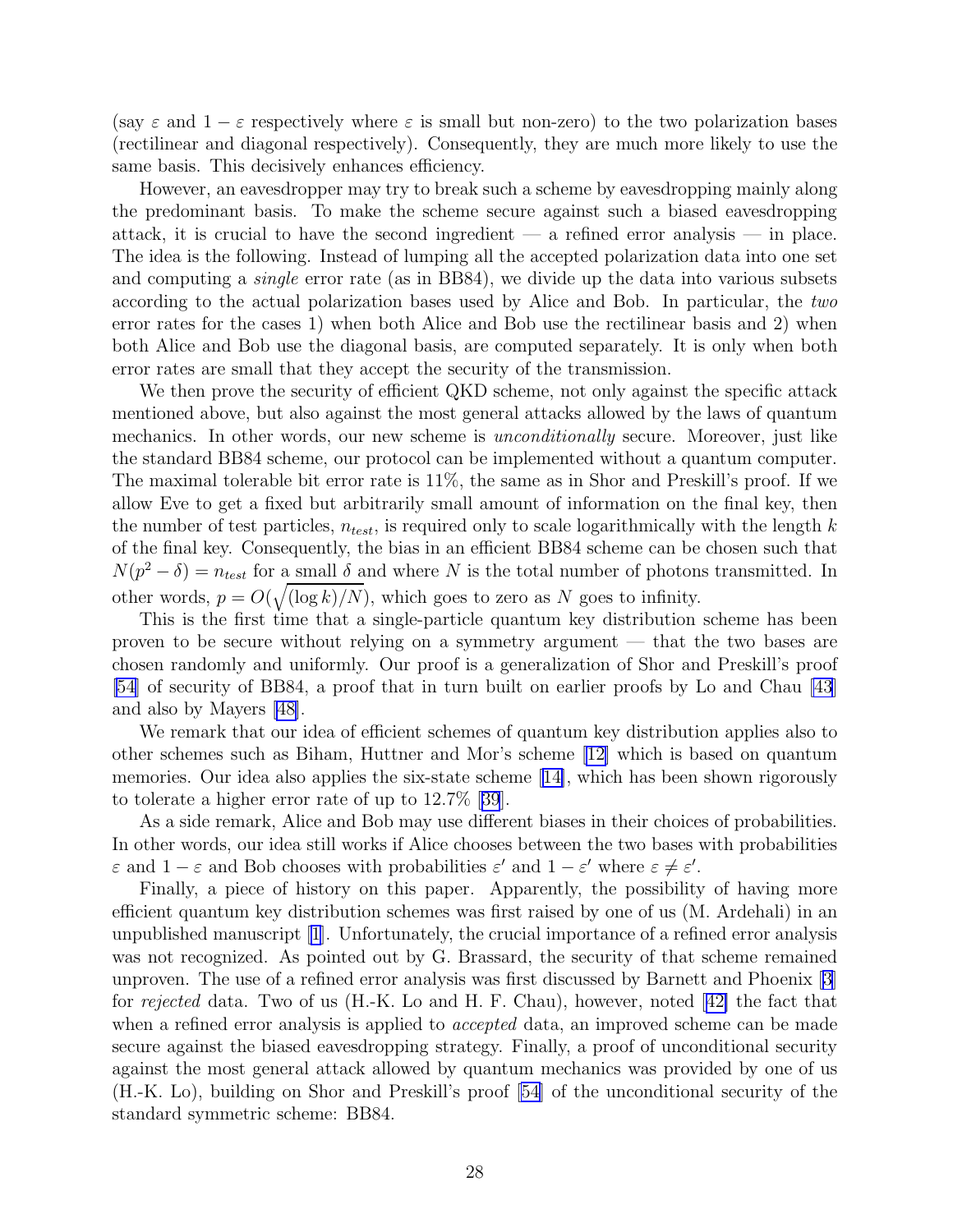We thank Gilles Brassard for many helpful discussions and suggestions. Enlightening discussions with Daniel Gottesman, Norbert Lütkenhaus, John Preskill and Peter Shor on various proofs of the unconditional security of QKD schemes are also gratefully acknowledged. We also thank Peter Shor for suggesting to us the possibility that Shor and Preskill's proof may be generalized to prove the unconditional security of efficient quantum key distribution scheme. We gratefully acknowledge enlightening discussions with Chris Fuchs, Stephen Lee, and Joe Renes about statistical analysis. We thank P. L. H. Yu for his useful discussions on hypergeometric function and pointing out some references to us. HFC is supported by the RGC grant HKU 7143/99P of the Hong Kong SAR Government. Parts of this work were done while M. Ardehali was with NEC Japan and while H.-K. Lo was at the Institute for Advanced Study, Princeton, NJ and at Hewlett-Packard Laboratory, Bristol, UK.

Notes Added: An entanglement-based scheme with an efficiency greater than 50% has also been discussed in a recent preprint by two of us [\[43\]](#page-30-0). Recent proofs of the unconditional security of various QKD schemes have been provided by H. Inamori [[30,31\]](#page-30-0), H. Aschauer and H. J. Briegel [\[2](#page-29-0)] and by D. Gottesman and J. Preskill [\[28](#page-30-0)]. Recently, it has been shown [\[27](#page-30-0)] by D. Gottesman and one of us (H.-K. Lo) that two-way classical communications can be used to increase substantially the maximal tolerable bit error rate in BB84 and the six-state scheme.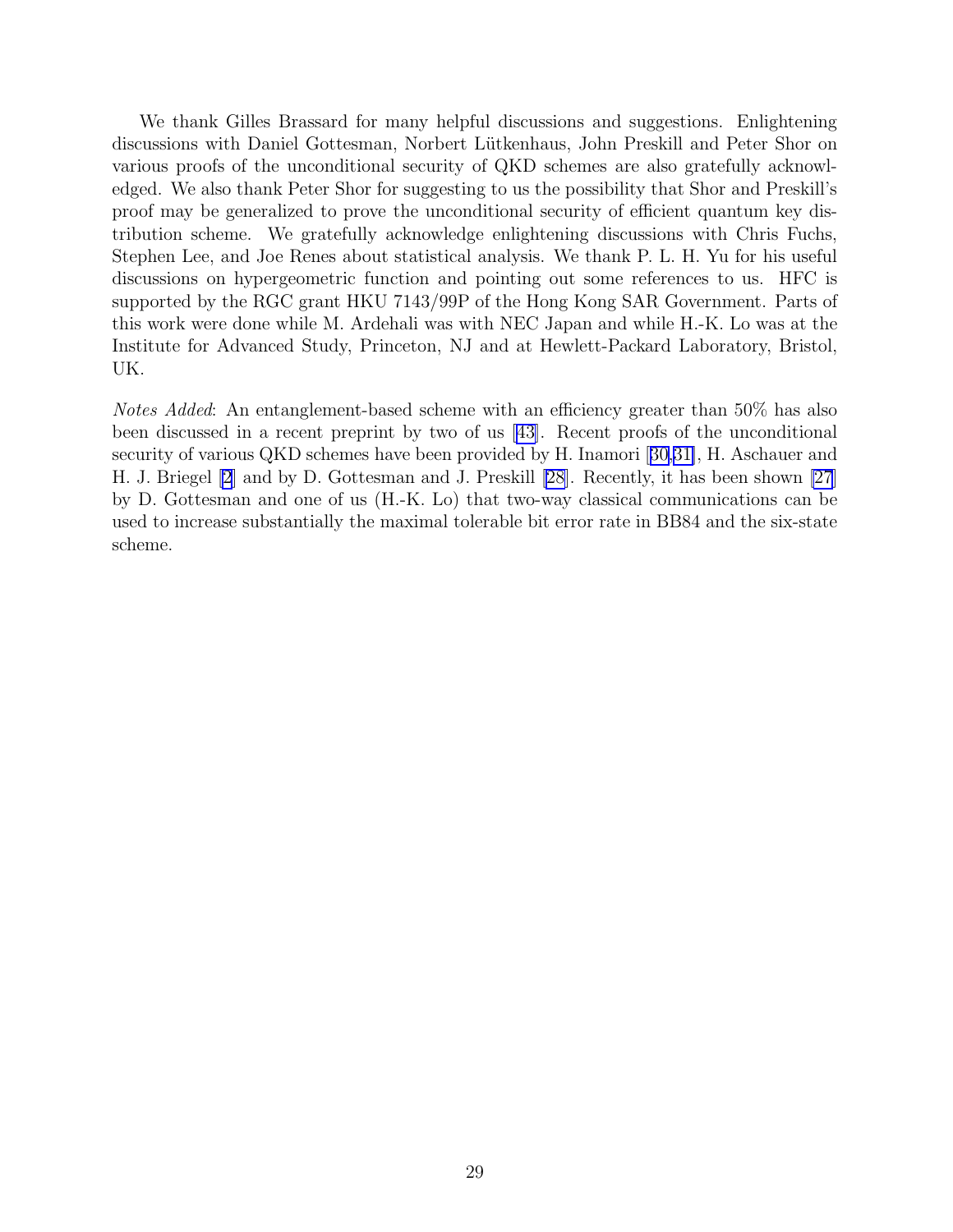# REFERENCES

- <span id="page-29-0"></span>[1] M. Ardehali, Efficient Quantum Cryptography, unpublished manuscript written in 1992.
- [2] H. Aschauer and H. J. Briegel, Secure quantum communication over arbitrary distances, available at<http://xxx.lanl.gov/abs/quant-ph/0008051>
- [3] S. M. Barnett and S. J. D. Phoenix, Eavesdropping strategies and rejected-data protocols in quantum Cryptography, J. Mod. Optics, vol. 40, (1993), pp. 2501-2513.
- [4] C. H. Bennett, F. Bessette, G. Brassard, L. Salvail, and J. Smolin, Experimental quantum cryptography, *J. Cryptol.* vol.  $5$  (1992), pp. 3-28.
- [5] C. H. Bennett and G. Brassard, Quantum cryptography: Public key distribution and coin tossing, Proceedings of IEEE International Conference on Computers, Systems, and Signal Processing, IEEE, 1984, pp. 175-179. Maurer,
- [6] C. H. Bennett, G. Brassard, C. Crépeau, and M.-H. Skubiszewska, Practical quantum oblivious transfer, Advances in Cryptology: Proceedings of Crypto '91, Lecture Notes in Computer Science, vol. 576, Springer-Verlag, 1992, pp. 351-366
- [7] C. H. Bennett, G. Brassard, and A. K. Ekert, Quantum cryptography, Sci. Am. (Oct. 1992), pp. 50-57.
- [8] C. H. Bennett, G. Brassard and N. D. Mermin, Quantum cryptography without Bell's theorem, Phys. Rev. Lett., vol. 68 (1992), 557–559.
- [9] C. H. Bennett, D. P. DiVincenzo, J. A. Smolin, and W. K. Wootters, Phys. Rev. A, vol. 54, (1996), pp. 3824-.
- [10] M. Ben-Or, to appear.
- [11] E. Biham, M. Boyer, P. O. Boykin, T. Mor, and V. Roychowdhury, A proof of security of quantum key distribution, Proceedings of the Thirty-Second Annual ACM Symposium on Theory of Computing, ACM Press, New York, 2000, pp. 715- .
- [12] E. Biham, B. Huttner, and T. Mor, Quantum cryptographic network based on quantum memories, Phys. Rev. vol. A54, (1996), pp. 2651-2658.
- [13] G. Brassard, C. Crépeau, R. Jozsa, and D. Langlois, A quantum bit commitment scheme provably unbreakable by both parties, Proceedings of the 34th annual IEEE Symposium on the Foundation of Computer Science, (1993), pp.362-371.
- [14] D. Bruss, Optimal eavesdropping in quantum cryptography with six states, Phys. Rev. Lett., vol. 81, (1998), pp. 3018-3021.
- [15] W. T. Buttler, R. J. Hughes, S. K. Lamoreaux, G. L. Morgan, J. E. Nordholt, and C. G. Peterson, Daylight quantum key distribution over 1.6 km, Phy. Rev. Lett., vol. 84, (2000), pp. 5652- 5655.
- [16] A. R. Calderbank and P. Shor, Good quantum error correcting codes exist, Phys. Rev. A, Vol. 54, (1996), 1098-1105.
- [17] C. M. Caves, C. A. Fuchs and R. Schack, Unknown quantum states: the quantum de Finetti representation, available at<http://xxx.lanl.gov/abs/quant-ph/0104088>
- [18] H. F. Chau and H.-K. Lo, Making an empty promise with a quantum computer, Fort. de Phys., vol. 56, (1998), pp. 507–519.
- [19] D. Dieks, Communication by EPR devices, Phys. Lett. vol. A92, (1982), pp.271-273.
- [20] W. Diffie and M. E. Hellman, New Directions in Cryptography, IEEE Transactions on *Information Theory*, IT–22, no. 6,  $(1976)$ , 644–654.
- [21] D. Deutsch, A. Ekert, R. Jozsa, C. Macchiavello, S. Popescu, and A. Sanpera, Phys. Rev. Lett. 77, 2818 (1996); 80, 2022 (1998) (errata).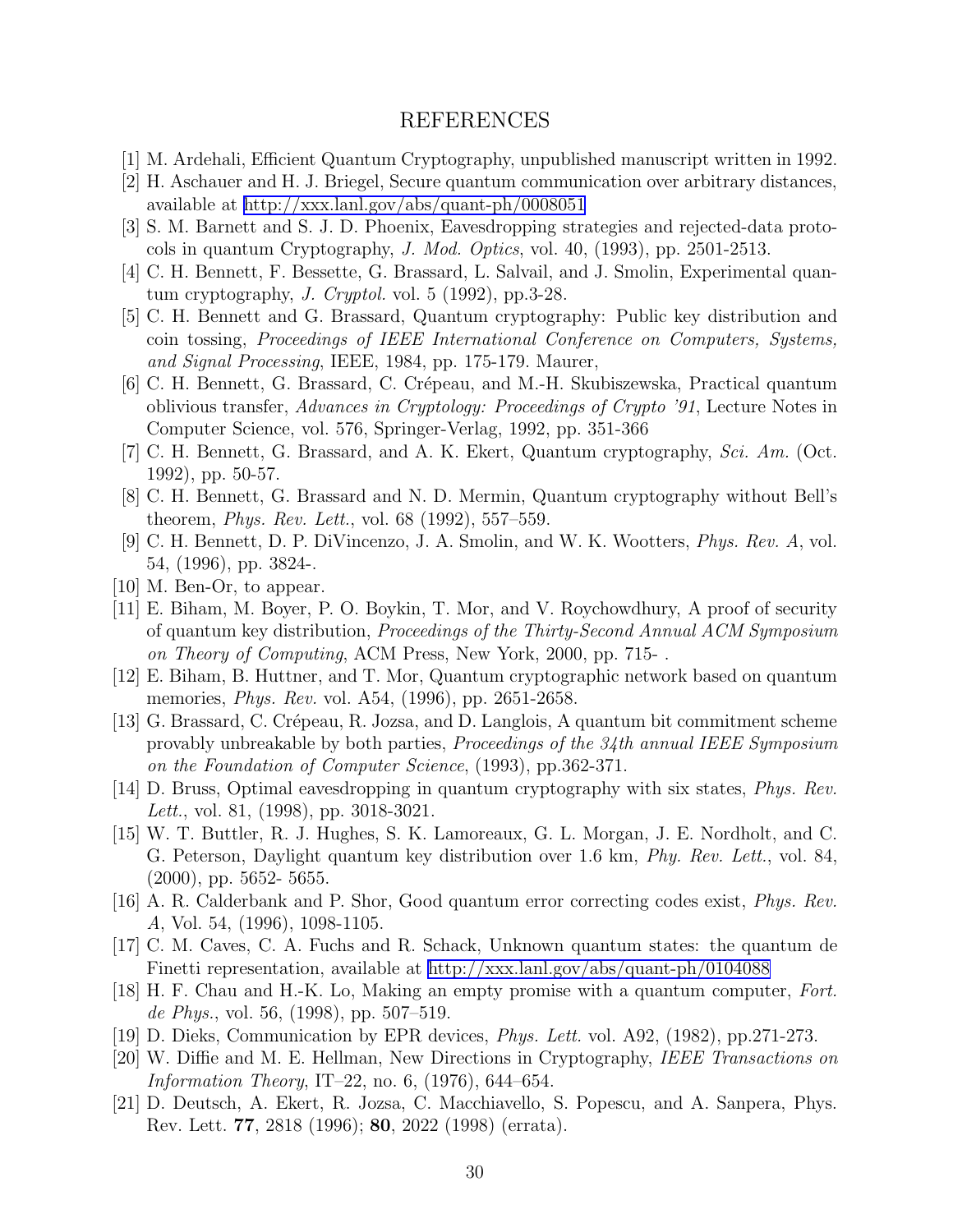- <span id="page-30-0"></span>[22] A. K. Ekert, Qauntum cryptorgraphy based on Bell's theorem, Phys. Rev. Lett. vol. 67, (1991), pp. 661-663.
- [23] L. Goldenberg and L. Vaidman, Quantum cryptography based on orthogonal states, Phys. Rev. Lett., vol. 75, (1995), pp. 1239-1243.
- [24] D. Gottesman, A class of quantum error-correcting codes saturating the quantum Hamming bound, Phys. Rev. A, vol. 54, (1996), pp. 1862–1868.
- [25] D. Gottesman, Stabilizer codes and quantum error correction, Ph. D. Thesis, Caltech, 1997.
- [26] D. Gottesman and H.-K. Lo, From quantum cheating to quantum security, Physics Today, vol. 53, No. 11, (2000), pp. 22-27, also available at <http://www.physicstoday.org/pt/vol-53/iss-11/p22.html>
- [27] D. Gottesman and H.-K. Lo, Proof of security of quantum key distribution with two-way classical communications, available at<http://xxx.lanl.gov/abs/quant-ph/0105121>
- [28] D. Gottesman and J. Preskill, Secure quantum key distribution using squeezed states, available at<http://xxx.lanl.gov/abs/quant-ph/0008046>
- [29] R. J. Hughes, G. L. Morgan, C. G. Peterson, Quantum key distribution over a 48km optical fibre network, J. Mod. Opt. vol. 47, (2000), pp. 533-548.
- [30] H. Inamori, Security of EPR-based Quantum Key Distribution, available at <http://xxx.lanl.gov/abs/quant-ph/0008064>
- [31] H. Inamori, Security of EPR-based Quantum Key Distribution using three bases, available at<http://xxx.lanl.gov/abs/quant-ph/0008076>
- [32] H. Inamori, N. Lütkenhaus, and D. Mayers, Unconditional Security of Practical Quantum Key Distribution, available at<http://xxx.lanl.gov/abs/quant-ph/0107017>
- [33] B. C. Jacobs and J. D. Franson, Quantum cryptography in free space, Opt. Lett., vol. 21, (1996), pp. 1854-1856.
- [34] E. T. Jaynes, Some applications and extensions of the de Finetti representation theorem, in Bayesian Inference and Decision Techniques with Applications: Essays in Honor of Bruno de Finetti, P. K. Goel and A. Zellner (eds.), North-Holland, Amsterdam, p. 31.
- [35] M. Koashi and N. Imoto, Quantum cryptography based on split transmission of one-bit, Phys. Rev. Lett., vol. 79, (1997), pp. 2383-2386.
- [36] S. M. S. Lee, private communications.
- [37] H.-K. Lo, Insecurity of quantum secure computaions, Phys. Rev., vol. A56, (1997), pp. 1154-1162.
- [38] H.-K. Lo, A simple proof of the unconditional security of quantum key distribution, available at<http://xxx.lanl.gov/abs/quant-ph/9904091>
- [39] H.-K. Lo, Proof of unconditional security of six-state quantum key distribution scheme, QIC, vol. 1, No. 2, (2001), pp. 81-94.
- [40] H.-K. Lo and H. F. Chau, Why quantum bit commitment and ideal quantum coin tossing are impossible Physica D, vol. 120, (1998), pp. 177–187, also available at <http://xxx.lanl.gov/abs/quant-ph/9605026>.
- [41] H.-K. Lo and H. F. Chau, Is quantum bit commitment really possible?, Phys. Rev. Lett., vol. 78, (1997), pp. 3410-3413.
- [42] H.-K. Lo and H. F. Chau, Quantum Cryptographic System with Reduced Data Loss, U. S. Patent Number 5,732,139 (March 24, 1998).
- [43] H.-K. Lo and H. F. Chau, Unconditional security of quantum key distribution over